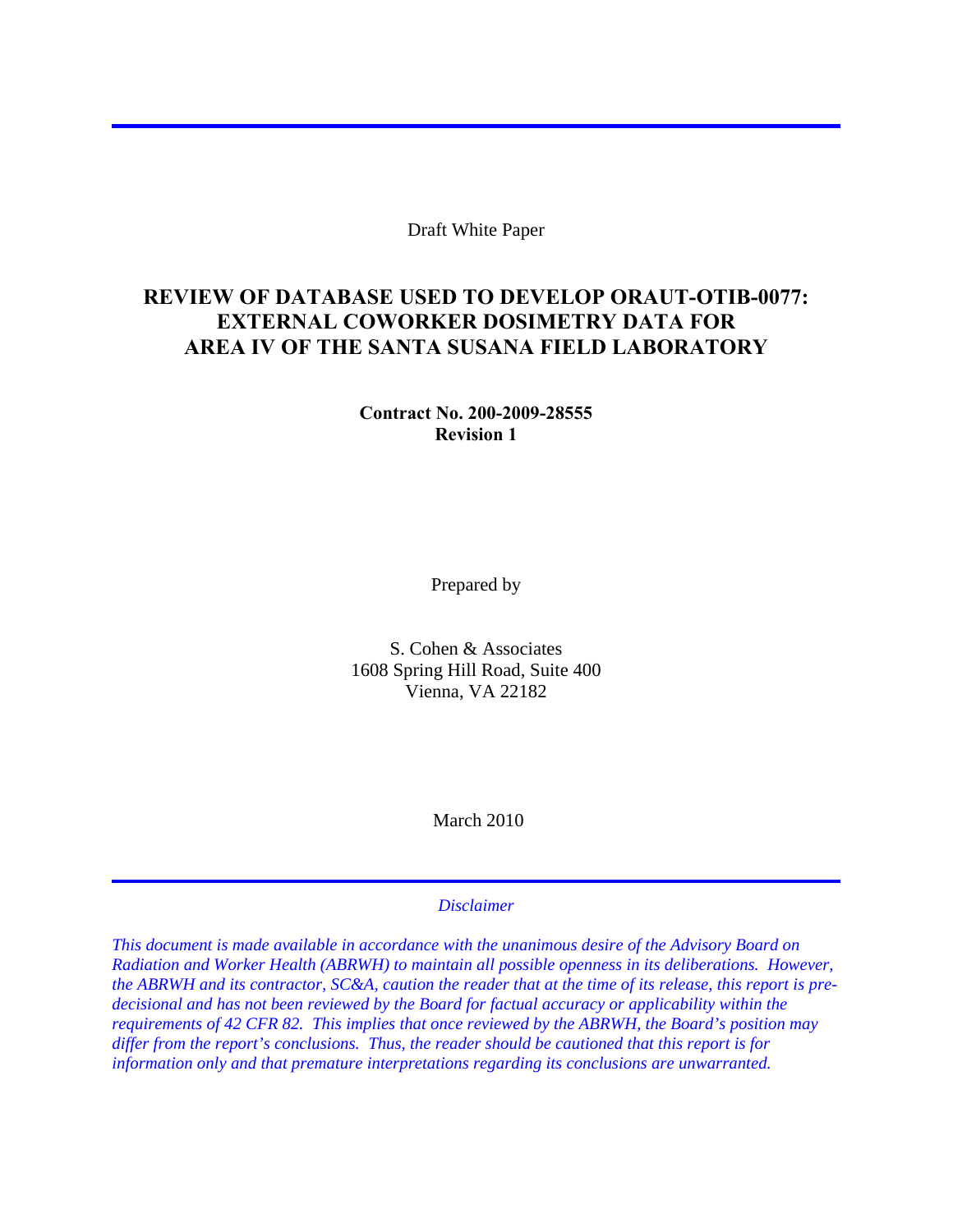# **TABLE OF CONTENTS**

| 1.0 |                                                                          |                                                                                                                                      |  |  |  |  |
|-----|--------------------------------------------------------------------------|--------------------------------------------------------------------------------------------------------------------------------------|--|--|--|--|
| 2.0 |                                                                          |                                                                                                                                      |  |  |  |  |
| 3.0 | A Critical Review of the Data Used by NIOSH for Use in its SSFL External |                                                                                                                                      |  |  |  |  |
|     | 3.1<br>3.2                                                               |                                                                                                                                      |  |  |  |  |
| 4.0 |                                                                          |                                                                                                                                      |  |  |  |  |
|     | 4.1                                                                      | Issue #1. NIOSH May Have Misinterpreted Worker Dose Data Prepared by                                                                 |  |  |  |  |
|     | 4.2                                                                      |                                                                                                                                      |  |  |  |  |
|     | 4.3                                                                      | Issue #3. The Inclusion of Annual Exposure Data Associated with Non-                                                                 |  |  |  |  |
|     | 4.4                                                                      | Issue #4. The Interpretation of "Blanks" and the Potential for Unaccounted                                                           |  |  |  |  |
|     | 4.5                                                                      | Issue #5. Neutron Exposures May Either Have Been Totally Ignored or<br>Substantially Under-represented in the SSFL Coworker Model 17 |  |  |  |  |
| 5.0 |                                                                          |                                                                                                                                      |  |  |  |  |
| 6.0 |                                                                          |                                                                                                                                      |  |  |  |  |
|     |                                                                          |                                                                                                                                      |  |  |  |  |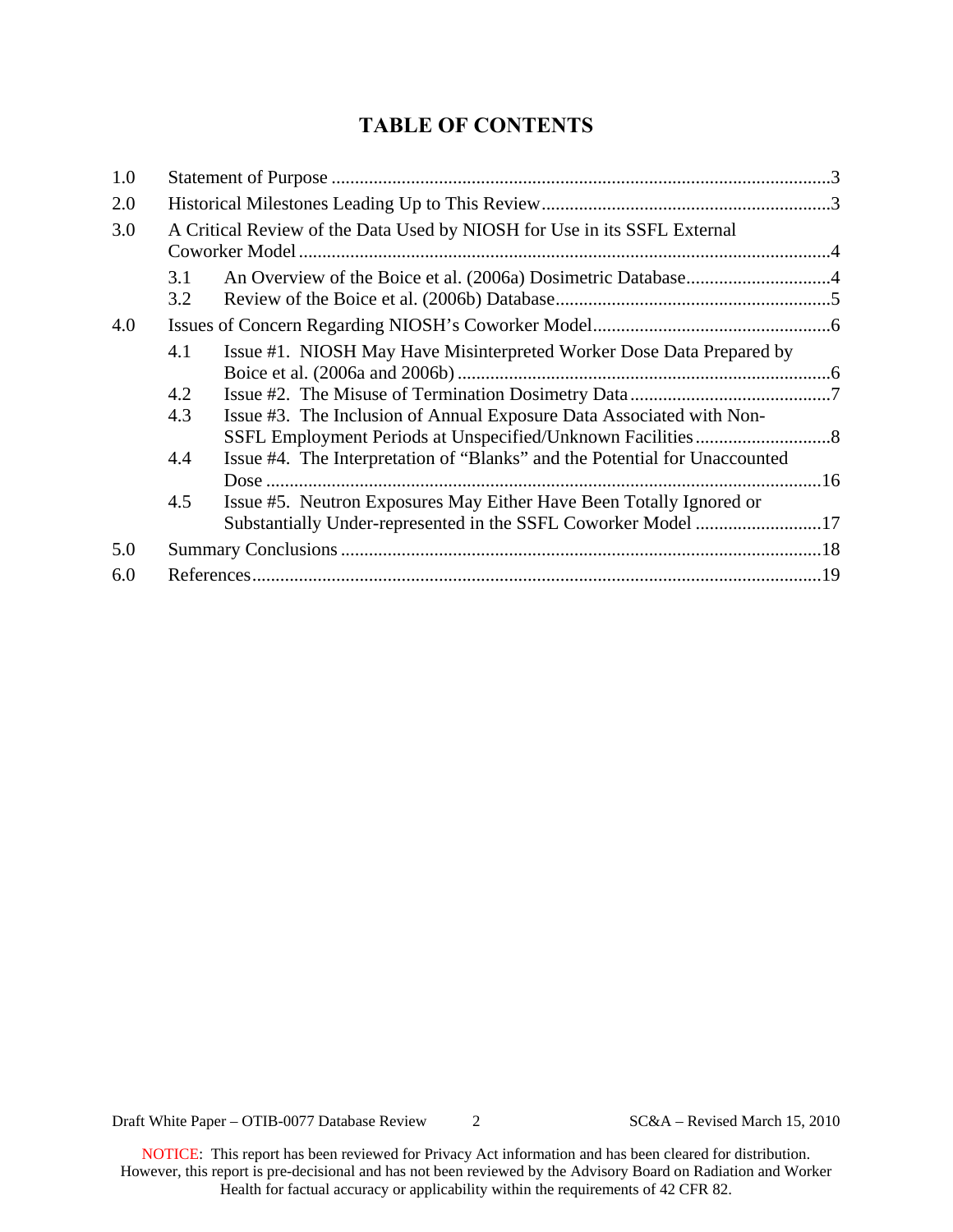#### <span id="page-2-0"></span>**1.0 STATEMENT OF PURPOSE**

The purpose of this draft report is to present an evaluation of the "Boeing" external dosimetry database for use as a coworker model for Santa Susana Field Laboratory (SSFL) workers, as defined in ORAUT-OTIB-0077 (ORAUT 2009). Our review focuses on the suitability of this database for use as surrogate data that comply with ORAUT-OTIB-0020 (ORAUT 2008) and OCAS-IG-004 (OCAS 2008).

### <span id="page-2-1"></span>**2.0 HISTORICAL MILESTONES LEADING UP TO THIS REVIEW**

In August of 2008, SC&A submitted a draft report entitled, *Review of the NIOSH Site Profile for the Santa Susan Field Laboratory* (SC&A 2008). In the review of ORAUT-TKBS-0038-6, *Technical Basis Document for Atomics International – Occupational External Dosimetry* (ORAUT 2006, referred to as TBD-6), SC&A identified a total of seven findings that were subsequently summarized by SC&A in the Issues Resolution Matrix for the Santa Susana Site Profile Review and first discussed by the SSFL Work Group in August 2008, and again in April 2009. Included among seven findings pertaining to external monitoring was Finding 4.6-1, which stated the following:

*. . . TBD-6 has not cited an external coworker model approach as necessary, and the document does not address the use of a coworker model for those individuals potentially exposed, but not monitored . . .* 

*SC&A performed a cursory review of more than 30 dose reconstructions related to badging of radiation workers. Several observations were made in this review. First, it does not appear any of the claimants, including those that were likely defined as radiation workers, were badged for their full employment period. . . . Some employees, who may or may not have worked in areas containing radioactive material, were not badged and therefore were assumed not to have worked in areas containing radioactive materials.* 

In response to Finding 4.6-1 and SSFL Work Group discussions, NIOSH issued ORAUT-OTIB-0077, Rev. 00 (*External Coworker Dosimetry Data for Area IV of the Santa Susana Field Laboratory, the Canoga Avenue Facility (Vanowen Building and the De Soto Avenue Facility (sometimes referred to as Energy Technology Engineering Center [ETEC] or Atomics International)* on August 3, 2009.

SC&A reviewed ORAUT-OTIB-0077 and provided comments to the Work Group in a memorandum regarding *Resolution of the SSFL Site Profile and SEC Issues Matrices*, issued on November 9, 2009. At the time of our initial review of ORAUT-OTIB-0077, however, SC&A had not been provided the dosimetry database used by NIOSH to derive annual dose estimates for its coworker model, as given in Tables 2 and 3. SC&A was given access to the "Boeing" dosimetry database in November of 2009.

Draft White Paper – OTIB-0077 Database Review 3 SC&A – Revised March 15, 2010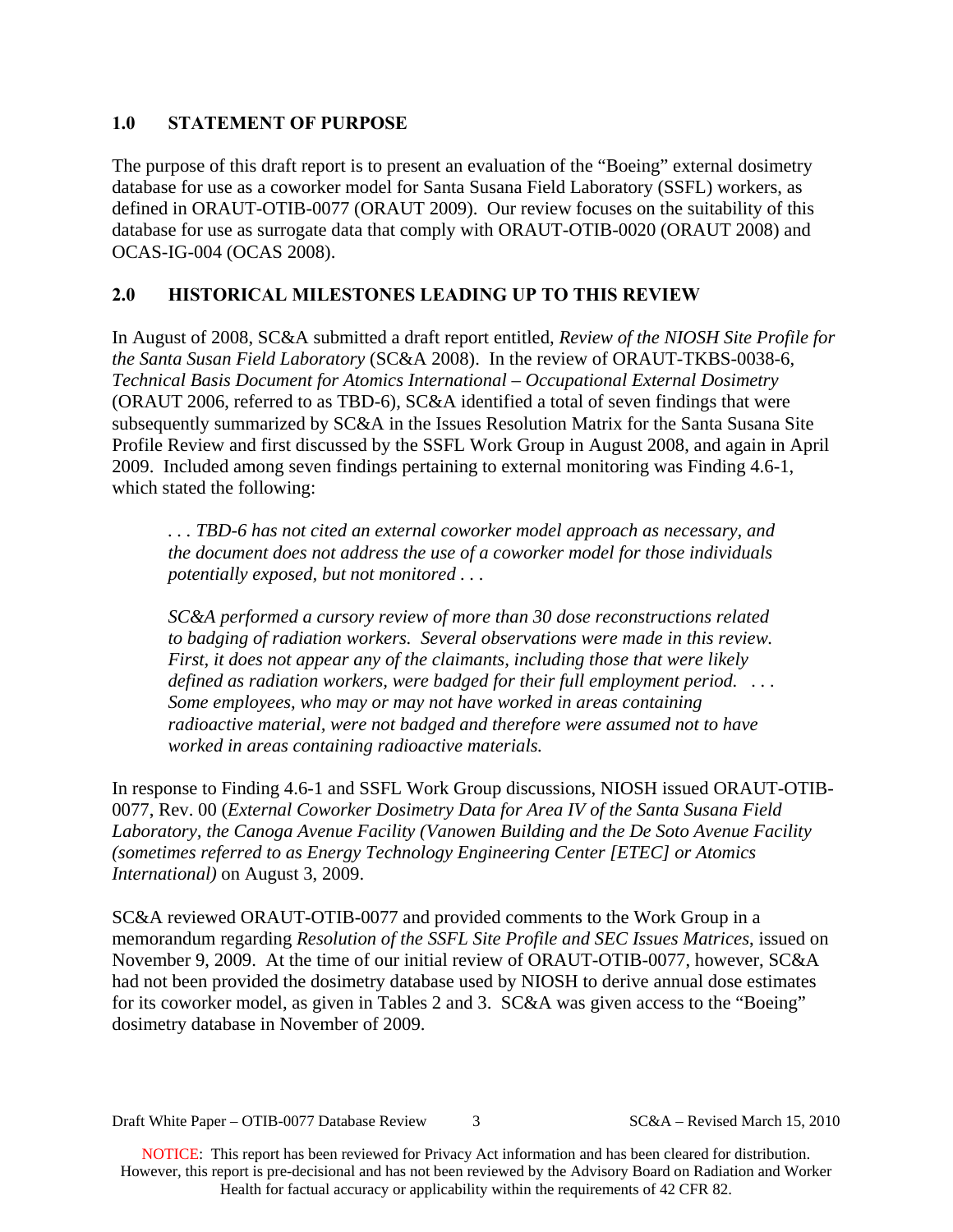### <span id="page-3-0"></span>**3.0 A CRITICAL REVIEW OF THE DATA USED BY NIOSH FOR USE IN ITS SSFL EXTERNAL COWORKER MODEL**

Section 5.1 of ORAUT-OTIB-0077 identifies the origin of the data used by NIOSH and their limitations, as given in the following statements:

*The SSFL data was manually entered into a database for an epidemiological study of workers at Rocketdyne (Atomics International) covering the period 1948 to 1999. Exposure information was compiled from the following sources: Rocketdyne radiation safety folders, NRC – REIRS, DOE-REMS, Landauer dosimetry, Individual facilities, the U.S. Army, and the U.S. Air Force. 6,675 workers were monitored for radiation exposure and of those 5,801 were included in the study. . . .* [Boice et al. 2006a] *. . . The number of data points used for each year is shown in Tables 2 and 3.* 

*The SSFL database contains dosimetry data for penetrating dose, which is a combination of gamma and fast neutron dose. Because it is difficult to separate statistically significant neutron dose from the penetrating dose and because shallow dose data is not available in the database described above, the neutron dose component (which represented less than 5% of the total data points available) was left embedded with gamma dose, resulting in penetrating dose values that are favorable to claimants. An analysis of average neutron dose revealed that the average value for any individual year was bounded by the 95th percentile values for penetrating dose given in this OTIB.* [Emphasis added.]

As indicated in the above-cited passage, NIOSH employed a database that was compiled by Boice et al. (2006a) entitled, *Mortality Among Radiation Workers at Rockedyne (Atomics International), 1948–1999.* It should be noted, however, a more detailed/informative description of the dosimetric data used by Boice et al. (2006a) in the above-cited epidemiologic mortality study is presented in a companion publication by Boice et al. (2006b), which is **not** referenced in ORAUT-OTIB-0077. Our review of the NIOSH coworker model will, therefore, make reference to information/data contained in Boice et al. (2006b).

### <span id="page-3-1"></span>**3.1 An Overview of the Boice et al. (2006a) Dosimetric Database**

The Boice study was a retrospective cohort mortality study of 5,743 radiation workers with external exposures who were employed for at least 6 months at the Rocketdyne [Atomic International (AI)] facilities in the years 1948 to 1999. Because radiation doses were defined as "lifetime" doses, occupational exposures received at other facilities were included. Nearly 32% (or 1,833) of the 5,743 Rocketdyne/AI workers had also been monitored for external radiation exposure at other facilities, either before and/or after their employment at Rocketdyne/AI. Of the 5,743 workers monitored for external photon exposures, about 10% (or 584 workers) were monitored for neutrons while at Rocketdyne/AI, with another 2% (or 81) of workers with neutron exposures elsewhere. Table 1 provides a summary of the distribution of exposures by exposure location and type of radiation.

Draft White Paper – OTIB-0077 Database Review 4 SC&A – Revised March 15, 2010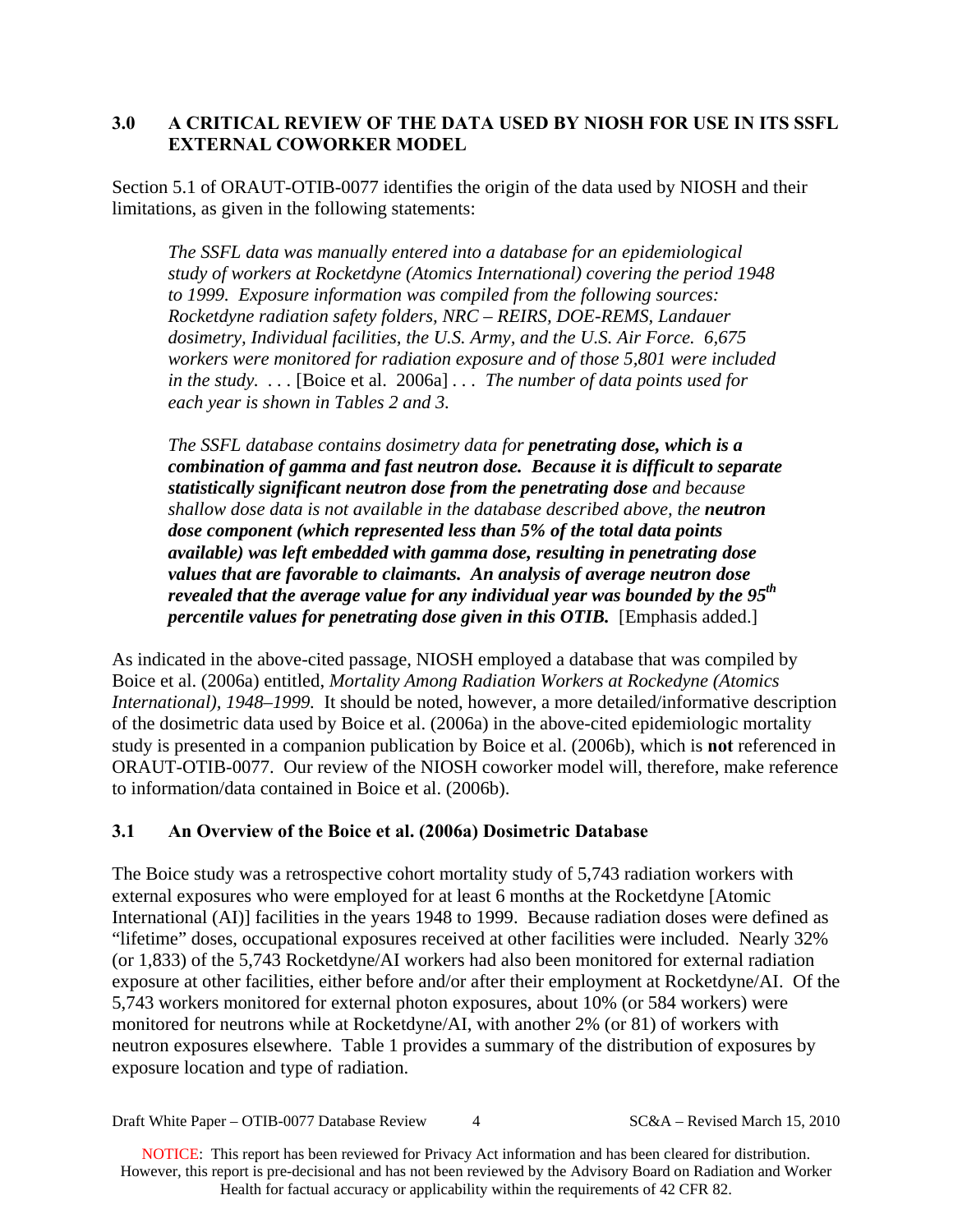# **Table 1. Number of Workers Monitored and Not Monitored for Radiation at Rocketdyne by Cumulative External Radiation Dose Received Before, During, and After Rocketdyne Employment, Neutron Dose, Internal Lung Dose, and Total Career Dose**

|                                              | <b>Cumulative dose (mSv)</b> |          |     |       |        |        |        |       |
|----------------------------------------------|------------------------------|----------|-----|-------|--------|--------|--------|-------|
| <b>Employment period</b>                     | 0                            | $\leq 5$ | 5-  | 10-   | 50-    | 100-   | >200   | Total |
| External photon radiation dose               |                              |          |     |       |        |        |        |       |
| - Before Rocketdyne                          | 105                          | 482      | 97  | 165   | 39     | 30     | 14     | 932   |
| - While at Rocketdyne                        | 693                          | 3,231    | 663 | 925   | 128    | 58     | 45     | 5.743 |
| - After Rocketdyne                           | 744                          | 369      | 53  | 41    | 12     | redact | redact | 1,224 |
| - TOTAL career, external photons             | 608                          | 3.155    | 646 | 1.009 | 166    | 97     | 68     | 5,749 |
| Total career, neutron dose                   | 303                          | 314      | 35  | 11    | redact | redact | redact | 665   |
| Total career, external (photon &<br>neutron) | 605                          | 3.149    | 651 | 1.012 | 165    | 100    | 69     | 5,751 |

(Source: Boice et al. 2006b)

Inspection of Table 1 shows that 932 (or 16.1%) of the study cohort had exposure prior to employment with Rocketdyne/AI, and 1,224 (or 21.1%) had exposure after leaving Rocketdyne/AI.

While the integration of **pre-**Rocketdyne/AI, Rocketdyne/AI, and **post**-Rocketdyne/AI exposures is technically sound for the epidemiologic worker study that required estimates of **lifetime** occupational doses, use of these data for an SSFL coworker model is inappropriate, as explained in Section 4.0.

### <span id="page-4-0"></span>**3.2 Review of the Boice et al. (2006b) Database**

Redacted annual dose data for the 5,743 workers that represented the study cohort were forwarded by Boeing to NIOSH on October 28, 2008, in the form of an Excel® spreadsheet[\\*](#page-4-1) that consisted of the following three tabs:

- Tab #1 provides redacted demographic data, which identifies each worker by an arbitrary ID number from #1 through #5801. (Note: Although only 5,743 workers had recorded external doses, there were also 58 workers who were **exclusively** monitored for internal exposure.) Key demographic data included (1) the year of hire (by Rocketdyne/IA), (2) the year of termination (by Rocketdyne/AI), and (3) whether the individual had been monitored for internal exposure, external photon exposure, and/or external neutron exposure.
- Tab #2 presents year-by-year "Total External Dose" for years 1940 through 1999, as well as "Total Neutron Dose" for years 1948 through 1999 (in units of mrem).

<span id="page-4-1"></span> <sup>\*</sup> This database/spreadsheet, in redacted form, is available on the O-drive under the file name SSFL IEIDOSES 10-22-08 Redacted unprotected.xls. (Note that all worker identification numbers used in this report are randomly assigned numbers.)

Draft White Paper – OTIB-0077 Database Review 5 SC&A – Revised March 15, 2010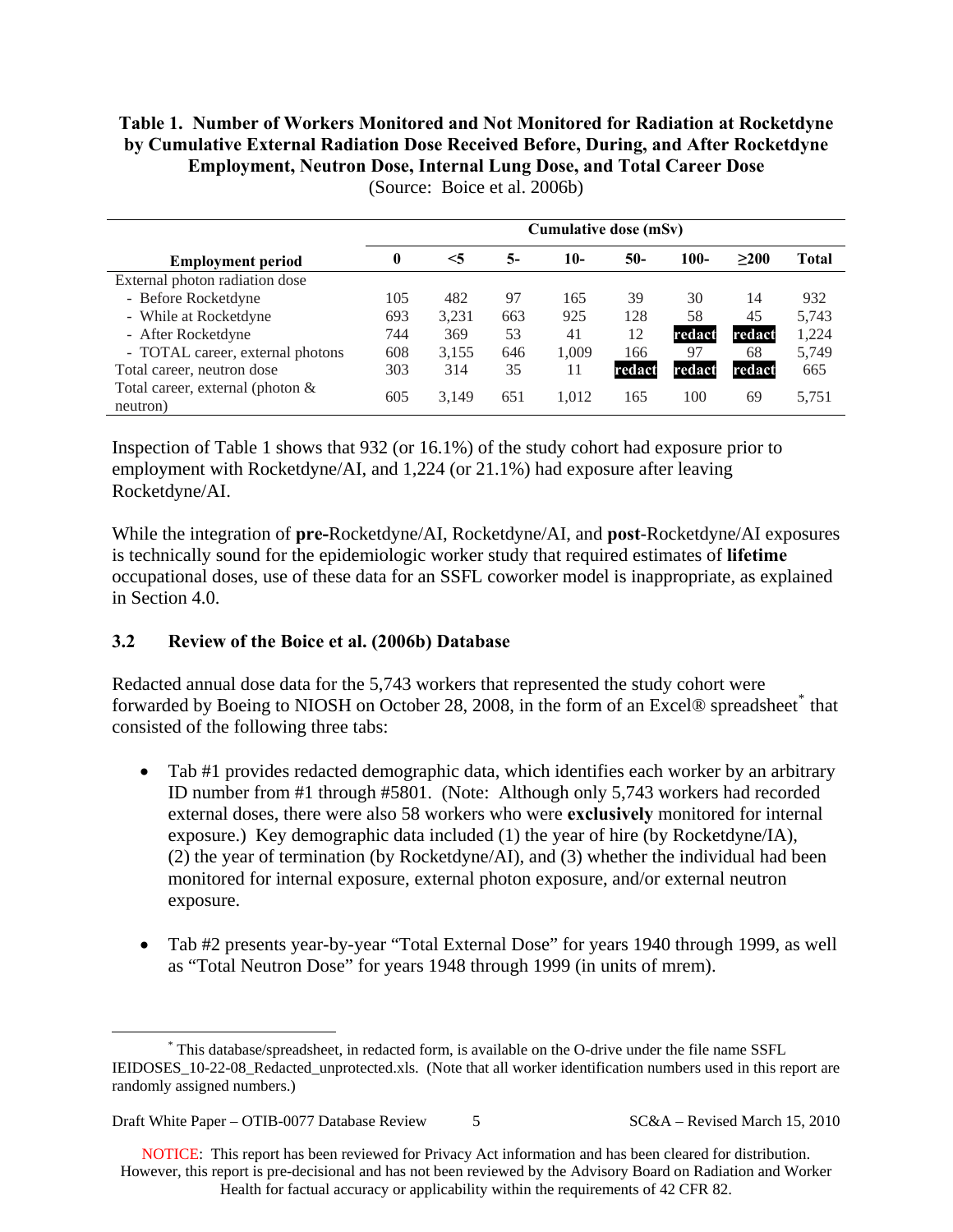• Tab #3 presents annual internal doses to 16 target organs/tissues. However, these data are not relevant to the coworker model, and were therefore not assessed by SC&A.

#### <span id="page-5-0"></span>**4.0 ISSUES OF CONCERN REGARDING NIOSH'S COWORKER MODEL**

Our review of dosimetry data employed by Boice et al. (2006a and 2006b) and their interpretation and use by NIOSH for surrogate data in the SSFL external dose coworker model has raised the following issues of concern.

#### <span id="page-5-1"></span>**4.1 Issue #1. NIOSH May Have Misinterpreted Worker Dose Data Prepared by Boice et al. (2006a and 2006b)**

In Section 5.1 of ORAUT-OTIB-0077, NIOSH states the following:

*The SSFL database contains dosimetry data for penetrating dose, which is a combination of gamma and fast neutron dose. Because it is difficult to separate statistically significant neutron dose from the penetrating dose, . . . the neutron dose component . . . was left embedded with gamma dose, resulting in penetrating dose values that are favorable to claimants.* [Emphasis added.]

SC&A concludes that NIOSH may have misinterpreted dosimetry data contained in Tab #2 of the spreadsheet. In Tab #2, the first set of annual doses in Columns E through BL are labeled "Total External Dose," which may have misled NIOSH to conclude that these values represented the **combined** dose from penetrating photons and neutrons. This erroneous conclusion may have been prompted the two factors: (1) the misleading label of **"Total External Dose"** and (2) the fact that for most data points representing a worker who was monitored for both photons and neutrons in a given year, the "Total External Dose" was well above the "Total Neutron Dose."

Our review of the spreadsheet data, however, revealed numerous data points where the "Total Neutron Dose" exceeded the "Total External Dose." The following sample data points illustrate this potential misunderstanding of the data:

| Worker ID         | Year | Total External Dose (mrem) Total Neutron Dose (mrem) |     |
|-------------------|------|------------------------------------------------------|-----|
| #2968             | 1956 | 300                                                  | 534 |
| "                 | 1957 | 150                                                  | 280 |
| #3275             | 1957 | $\theta$                                             | 224 |
| #3289             | 1957 | $\theta$                                             | 182 |
| #3305             | 1957 | 57                                                   | 126 |
| #3322             | 1957 | 81                                                   | 144 |
| #3397             | 1957 | $\Omega$                                             | 196 |
| #4182             | 1959 | 16                                                   | 198 |
| #4363             | 1957 | 59                                                   | 198 |
| $^{\prime\prime}$ | 1958 |                                                      | 180 |

Draft White Paper – OTIB-0077 Database Review 6 SC&A – Revised March 15, 2010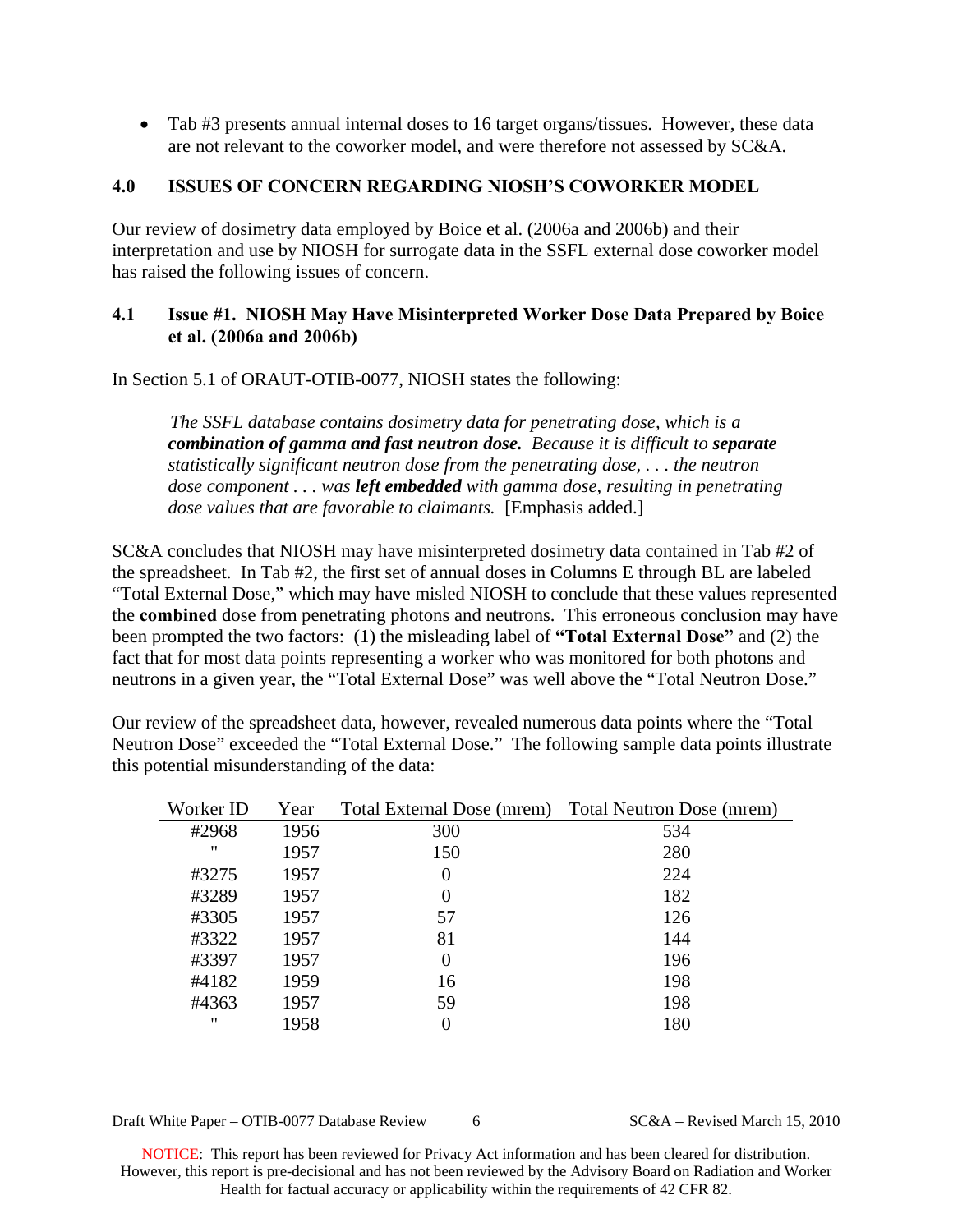From this limited data set, it is clear that (1) the "Total External Dose" does **not** represent the combined photon and neutron doses, and (2) neutron doses are **not** "embedded" and "difficult to separate" as stated by NIOSH.

### <span id="page-6-0"></span>**4.2 Issue #2. The Misuse of Termination Dosimetry Data**

As acknowledged by NIOSH, Boice et al. (2006a) drew upon dosimetry records from a variety of sources, which likely included **termination reports**, such as the NRC Form 4 (which provides a cumulative Occupational Dose History of a worker). Since the epidemiologic study by Boice et al. (2006a) was primarily interested in establishing a "lifetime" dose, an aggregate dose for a select period of time would have had limited significance to the integrity of the study and was fully acknowledged, as given in the following statements (Boice et al. 2006b):

*Dose information was available from seven overlapping sources (Fig. 3, Table 2). Care was taken to assure that only non-overlapping dosimetry information was incorporated into the analyses. Occasionally, calendar year exposures were not available, and for such instances the cumulative dose, or termination dose, was recorded in the calendar year in which it was reported. These combinations occurred primarily for early doses obtained prior to employment at Rocketdyne/Atomics International* . . . [Emphasis added.]

For the purpose of designing a coworker model (with annual doses), the use of an **aggregate dose** is inappropriate/misleading. For example, a worker's previous occupational exposure of 30 rem (which may have represented 10 years of prior employment) should not be assigned to a single year. A sample of annual doses that must be assumed to have represented cumulative/ termination doses are cited in Table 2 below.

| Worker ID# | <b>Years Employed at SSFL</b> | <b>Year of Dose Assignment</b> | <b>Ext. Gamma Dose (mrem)</b> |
|------------|-------------------------------|--------------------------------|-------------------------------|
| 2704       | 1959–1986                     | 1957                           | 67,205                        |
| 1587       | 1962–1981                     | 1954                           | 63,620                        |
| 3542       | 1950–1984                     | 1949                           | 44,160                        |
| 2649       | 1959–1987                     | 1957                           | 31,275                        |
| 126        | 1956-1960                     | 1948                           | 22,458                        |
| 3205       | 1956–1985                     | 1955                           | 11,227                        |
| 4655       | 1958–1959                     | 1953                           | 11,670                        |
| 5515       | 1953–1984                     | 1952                           | 10,567                        |
| 2769       | 1961–1995                     | 1952                           | 9,541                         |
| 1233       | 1956–1982                     | 1955                           | 9,290                         |
| 1509       | 1953–1984                     | 1955                           | 8,135                         |

For example, Worker #2704 was not hired at SSFL until 1959, but had an assigned dose of 67,205 mrem (or 67.2 rem) for the year 1957, which precedes his employment at SSFL by 2 years. All other workers cited in Table 2 were equally assigned high termination doses for a single year that pre-dates their employment by up to 9 years.

Draft White Paper – OTIB-0077 Database Review 7 SC&A – Revised March 15, 2010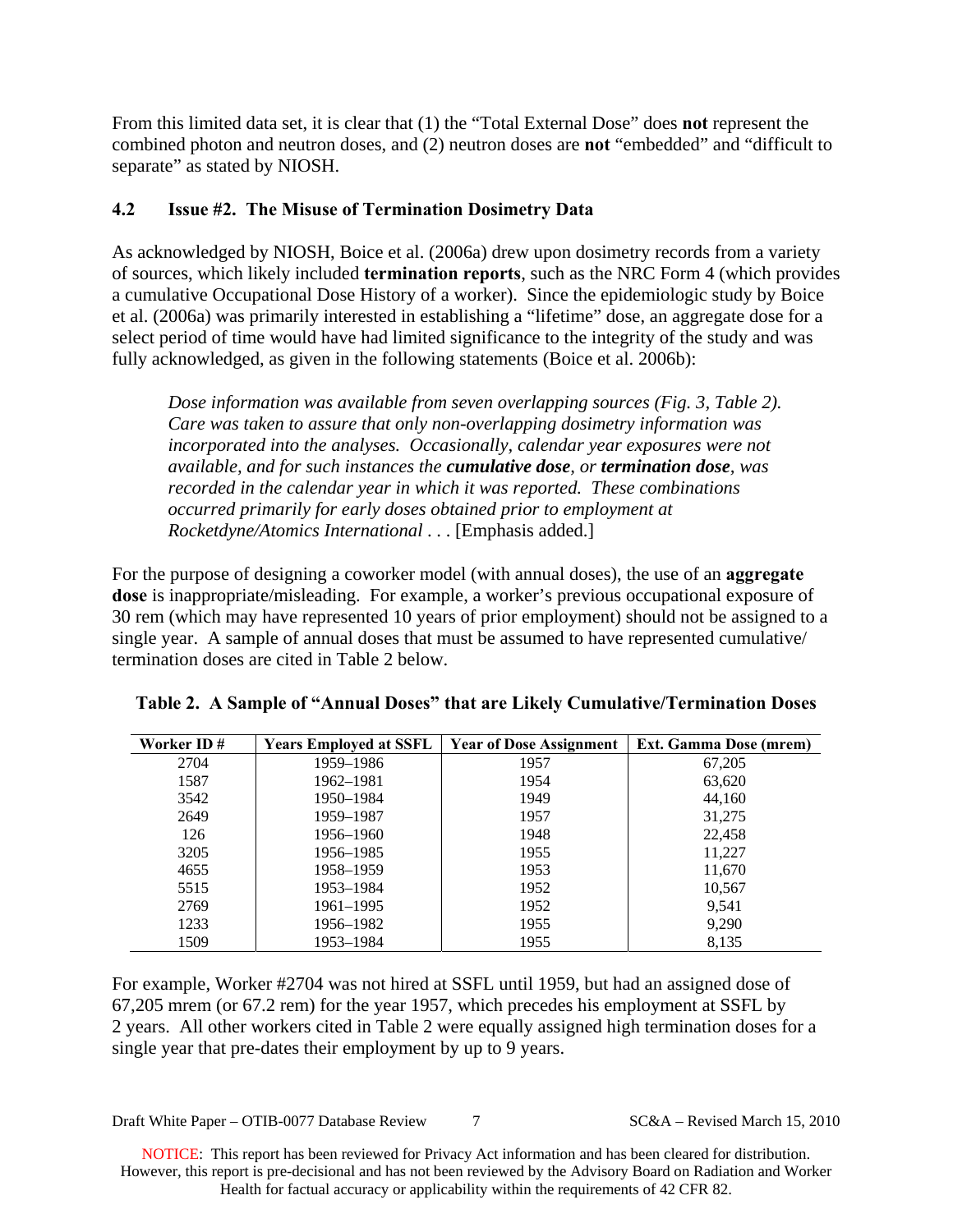The inclusion of **multiple** year (or termination) doses for deriving **yearly** coworker doses cannot be justified technically. In addition to the obvious reason, such prior or post-SSFL exposures occurred at **unspecified facilities** and, therefore, represent **surrogate** data that do **not** comply with criteria specified in OCAS-IG-004 (*The Use of Data from Other Facilities in the Completion of Dose Reconstructions Under the Energy Employees Occupational Illness Compensation Program Act*).

While it can be argued that the improper inclusion of such high "termination doses" in the worker database/SSFL coworker model is claimant favorable, in reality, this impact is highly unlikely for the following reasons:

- (1) Due to the fact that the high termination doses are relatively infrequent, their inclusion will principally affect the 95<sup>th</sup> percentile dose (as cited in Tables 2 and 3 of OTIB-0077)
- (2) Based on guidance contained in ORAUT-OTIB-0020, dose reconstruction in behalf of unmonitored workers and workers with incomplete monitoring data will most likely be based on the  $50<sup>th</sup>$  percentile value, which is unlikely to be affected by a limited number of high termination doses

### <span id="page-7-0"></span>**4.3 Issue #3. The Inclusion of Annual Exposure Data Associated with Non-SSFL Employment Periods at Unspecified/Unknown Facilities**

In a random check of the worker dosimetry database, SC&A cross referenced employment periods at SSFL for a given worker against assigned annual doses. Our review showed that for a substantial fraction of SSFL workers, employment periods (and therefore assigned annual doses) at SSLF were short, compared to other employment periods (and annual doses) at unknown/ unspecified facilities.

For illustration, annual assigned doses for Workers #3344 and #5668 are presented in Table 3 below. Worker #3344 was employed at SSLF for 5 years (**redact**), while Worker #5668 was employed at SSFL for 3 years (**redact**).

Inspection of Table 3 shows that for Worker #3344, the first-year dose of 6,186 mrem was a termination dose, followed by 10 yearly doses at unknown facilities before a 5-year employment period at SSFL. Post-SSFL employment/exposures included 9 years with assigned doses and 9 years with no data.

For Worker #5668, the first assigned dose of 11,711 mrem in 1947 must also be assumed to represent a **termination dose** representing unknown/unspecified facilities and an unknown exposure period. This was followed by 12 **annual doses** received at unknown facilities prior to a 3-year employment at SSFL (**redact**). For the post-SSFL employment period, 18 annual exposure doses are available, along with 8 years for which no data were found.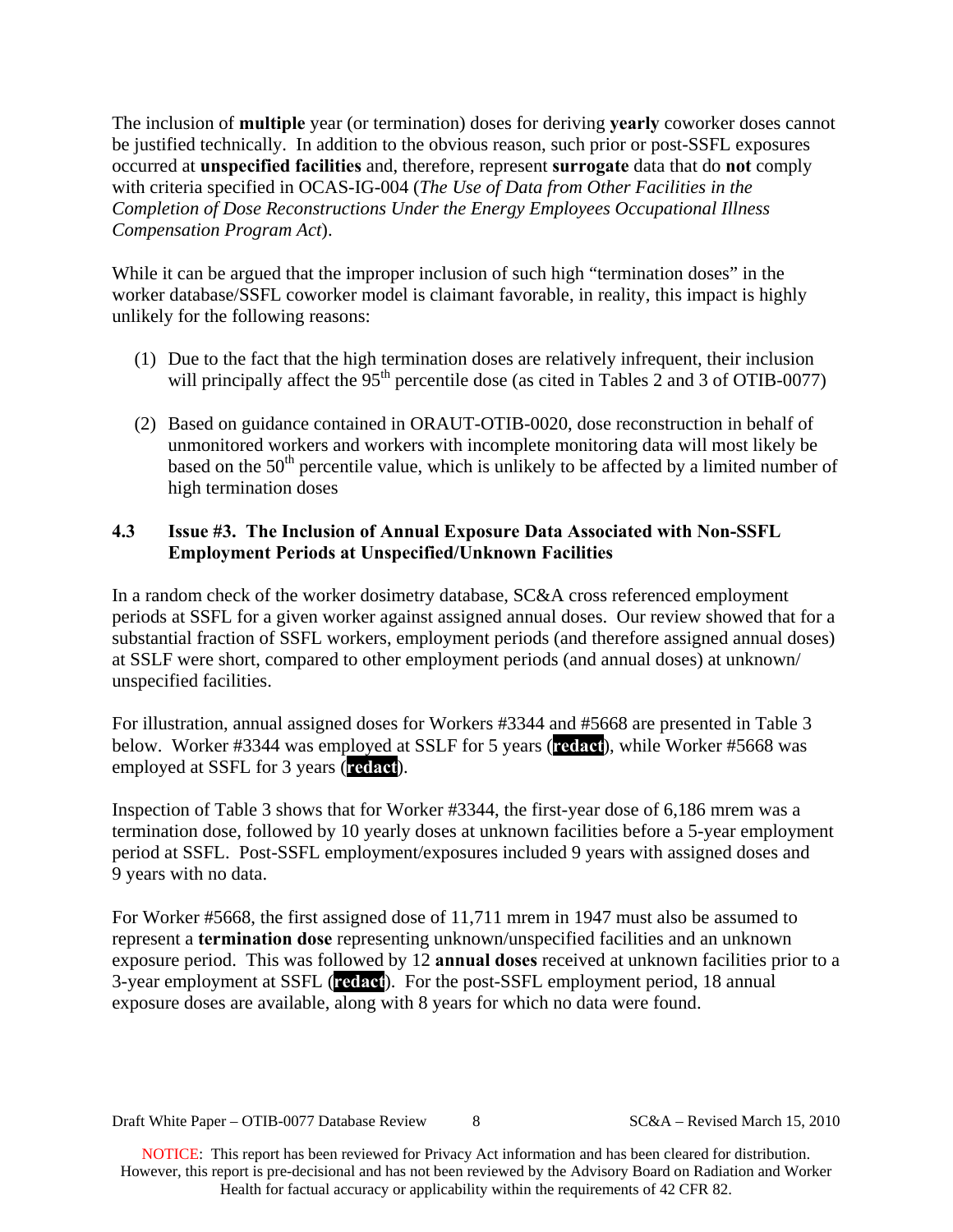For Workers #3344, #5668, and many others, annual exposures received at facilities other than SSFL dominate their annualized radiation records and involve **unspecified** facilities that may not comply with the surrogate criteria specified in OCAS-IG-004.

Draft White Paper – OTIB-0077 Database Review 9 SC&A – Revised March 15, 2010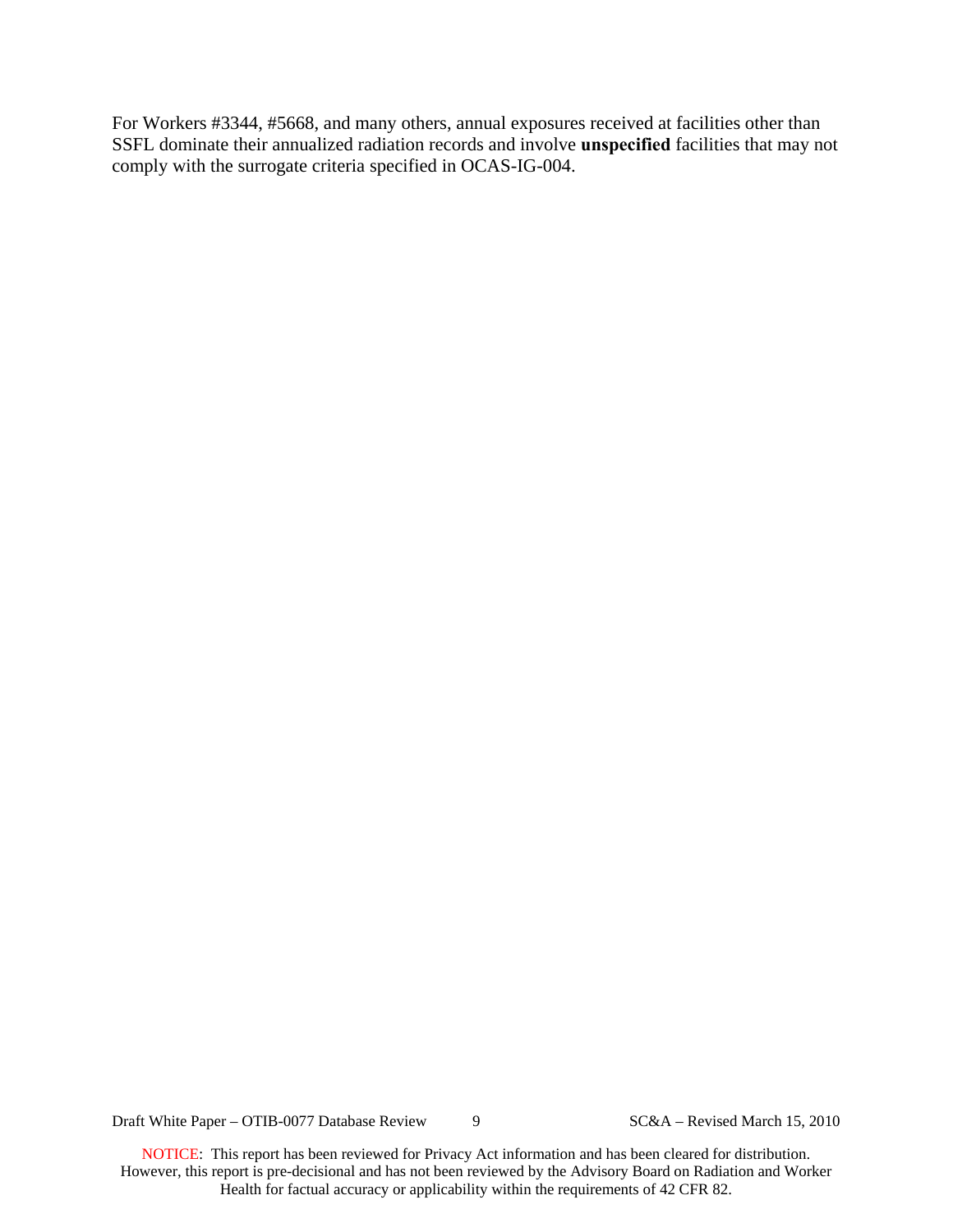|      | <b>Worker #3344</b>      |                          | <b>Worker #5668</b>      |                          |  |
|------|--------------------------|--------------------------|--------------------------|--------------------------|--|
| Year | Ext. $\gamma$ Dose (rem) | Employment<br>Location   | Ext. $\gamma$ Dose (rem) | Employment<br>Location   |  |
| 1947 |                          |                          | 11,711                   | ?                        |  |
| 1948 | 6,186                    | $\overline{\mathcal{C}}$ | $10\,$                   | $\overline{\mathcal{L}}$ |  |
| 1949 | 14                       | $\overline{?}$           | 100                      | $\overline{?}$           |  |
| 1950 | 1,315                    | $\overline{\mathcal{L}}$ | 60                       | $\overline{\cdot}$       |  |
| 1951 | 666                      | $\overline{\mathcal{L}}$ | 110                      | $\overline{\cdot}$       |  |
| 1952 | 92                       | $\overline{\mathcal{L}}$ | 40                       | $\overline{\cdot}$       |  |
| 1953 | 145                      | $\overline{\mathcal{L}}$ | 150                      | $\overline{\cdot}$       |  |
| 1954 | 52                       | $\overline{\mathcal{L}}$ | 260                      | $\overline{\cdot}$       |  |
| 1955 | $\boldsymbol{0}$         | $\overline{\mathcal{L}}$ | 200                      | $\overline{\cdot}$       |  |
| 1956 | 190                      | $\overline{\mathcal{L}}$ | 390                      | $\overline{\cdot}$       |  |
| 1957 | 20                       | $\overline{?}$           | 154                      | $\overline{\cdot}$       |  |
| 1958 | $\overline{\phantom{0}}$ | <b>SSFL</b>              | 5,605                    | $\overline{?}$           |  |
| 1959 | $\overline{\phantom{0}}$ | <b>SSFL</b>              | 8,719                    | $\overline{?}$           |  |
| 1960 | 635                      | <b>SSFL</b>              | 3,305                    | <b>SSFL</b>              |  |
| 1961 | $\overline{\phantom{0}}$ | <b>SSFL</b>              | 2,950                    | <b>SSFL</b>              |  |
| 1962 | 40                       | <b>SSFL</b>              | 2,800                    | <b>SSFL</b>              |  |
| 1963 | 150                      | $\overline{\mathcal{L}}$ | 1,560                    | ?                        |  |
| 1964 | 320                      | $\overline{?}$           | 70                       | $\overline{?}$           |  |
| 1965 | 100                      | $\overline{?}$           | 40                       | $\overline{?}$           |  |
| 1966 | 300                      | $\overline{\mathcal{L}}$ | —                        | $\overline{?}$           |  |
| 1967 | $\boldsymbol{0}$         | $\overline{\mathcal{L}}$ | -                        | $\overline{\cdot}$       |  |
| 1968 | $\boldsymbol{0}$         | $\overline{\mathcal{L}}$ | -                        | $\overline{\cdot}$       |  |
| 1969 | 130                      | $\overline{\mathcal{L}}$ |                          | $\overline{\cdot}$       |  |
| 1970 | $\boldsymbol{0}$         | $\overline{\mathcal{L}}$ |                          | $\overline{\cdot}$       |  |
| 1971 | $\overline{\phantom{0}}$ | $\overline{\mathcal{L}}$ |                          | $\overline{\cdot}$       |  |
| 1972 | $\overline{\phantom{0}}$ | $\overline{\mathcal{L}}$ | -                        | $\overline{\cdot}$       |  |
| 1973 | $\overline{\phantom{0}}$ | $\overline{\mathcal{L}}$ |                          | $\overline{\cdot}$       |  |
| 1974 | $\overline{\phantom{0}}$ | $\overline{\mathcal{L}}$ | $\overline{0}$           | $\overline{\cdot}$       |  |
| 1975 | $\overline{\phantom{0}}$ | $\overline{\mathcal{L}}$ | 20                       | $\overline{\cdot}$       |  |
| 1976 | $\overline{\phantom{0}}$ | $\overline{\mathcal{L}}$ | 90                       | $\overline{\cdot}$       |  |
| 1977 | $\overline{\phantom{0}}$ | $\overline{\mathcal{L}}$ | 130                      | $\overline{\cdot}$       |  |
| 1978 | $\overline{\phantom{0}}$ | $\overline{\mathcal{L}}$ | 180                      | $\overline{\cdot}$       |  |
| 1979 | $\overline{\phantom{0}}$ | $\overline{\mathcal{L}}$ | 300                      | $\overline{\cdot}$       |  |
| 1980 | 90                       | $\overline{?}$           | 210                      | $\overline{\cdot}$       |  |
| 1981 |                          |                          | 90                       | ?                        |  |
| 1982 |                          |                          | 130                      | $\overline{\mathcal{L}}$ |  |
| 1983 |                          |                          | 40                       | $\overline{\mathcal{L}}$ |  |
| 1984 |                          |                          | 60                       | $\overline{\mathcal{L}}$ |  |
| 1985 |                          |                          | $\boldsymbol{0}$         | $\overline{\mathcal{L}}$ |  |
| 1986 |                          |                          | $\boldsymbol{0}$         | $\overline{\mathcal{L}}$ |  |
| 1987 |                          |                          | $\boldsymbol{0}$         | $\overline{\mathcal{L}}$ |  |
| 1988 |                          |                          | 30                       | $\overline{\mathcal{L}}$ |  |

#### **Table 3. Annual Doses for Two Workers based on Employment Location**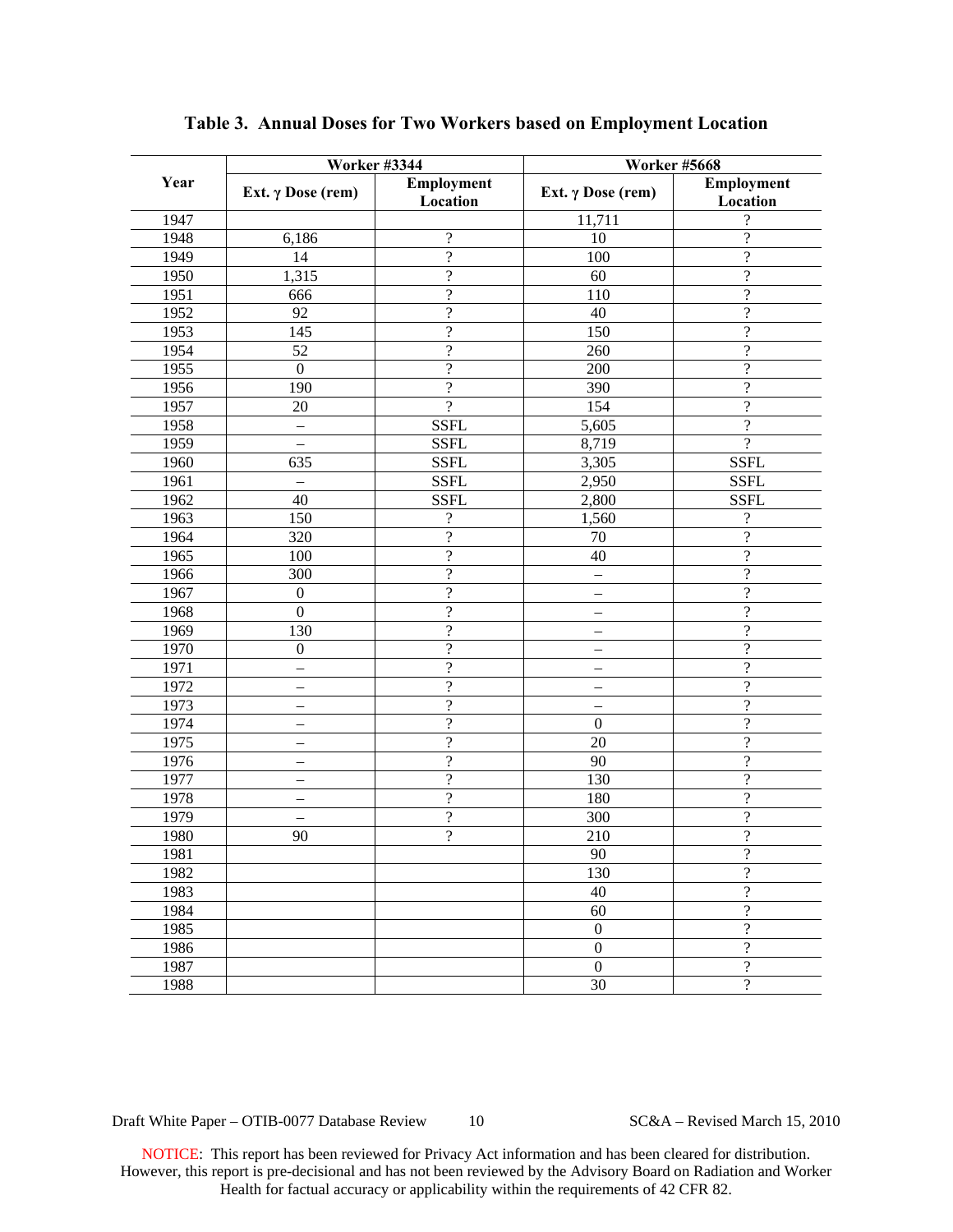An extreme example of the inappropriate use of these data for an SSFL coworker model is their use for the early years. For example, Table 2 of ORAUT-OTIB-0077 cites that the recommended 50<sup>th</sup> and 95<sup>th</sup> percentile doses were based on a total of 46 data points for the year 1948.

SC&A extracted the 46 data points (representing "annual" doses) for 46 workers for 1948 and cross-referenced their employment periods at SSFL (see Table 4).

Table 4 shows that for 1948, **not one** of the "46 data points" (cited in Table 2 of ORAUT-OTIB-0077 for 1948) involved a worker who was actually employed/exposed at SSFL in 1948. On average, these 46 workers were only hired by SSFL 6.5 years after 1948. Lastly, Table 4 shows that at least 5 of the 46 "annual" doses likely represented termination doses representing unknown exposure periods.

To further demonstrate the adverse impact of surrogate data involving non-SSFL dose data, SC&A evaluated dosimetry data for the year 1950. As noted in Table 2 of ORAUT-OTIB-0077, available dose data for 1950 included 118 annual dose data points. Based on employment periods at SSFL, SC&A segregated annual exposures based on whether the exposure occurred at SSFL or at an unknown facility. Of the 118 dose data points, 59 involved exposures at SSFL and 59 involved unknown facilities (see Table 5). Analysis of exposure doses yielded the following results:

- For the 59 annual doses received at SSFL, the average dose was **1,112 mrem**.
- For the 59 annual doses received at unknown facilities, the average dose at **462 mrem** was less than one-half those of SSFL.

Thus, for the year 1950, the 59 workers exposed at SSFL had, on average, an exposure of 1,112 mrem, which was more than twice the average annual exposure of 462 mrem received by workers who were not exposed at SSFL. Thus, the inclusion of non-SSFL exposure data has the effect of reducing SSFL worker doses that are more appropriate for use in the coworker dose model.

Draft White Paper – OTIB-0077 Database Review 11 SC&A – Revised March 15, 2010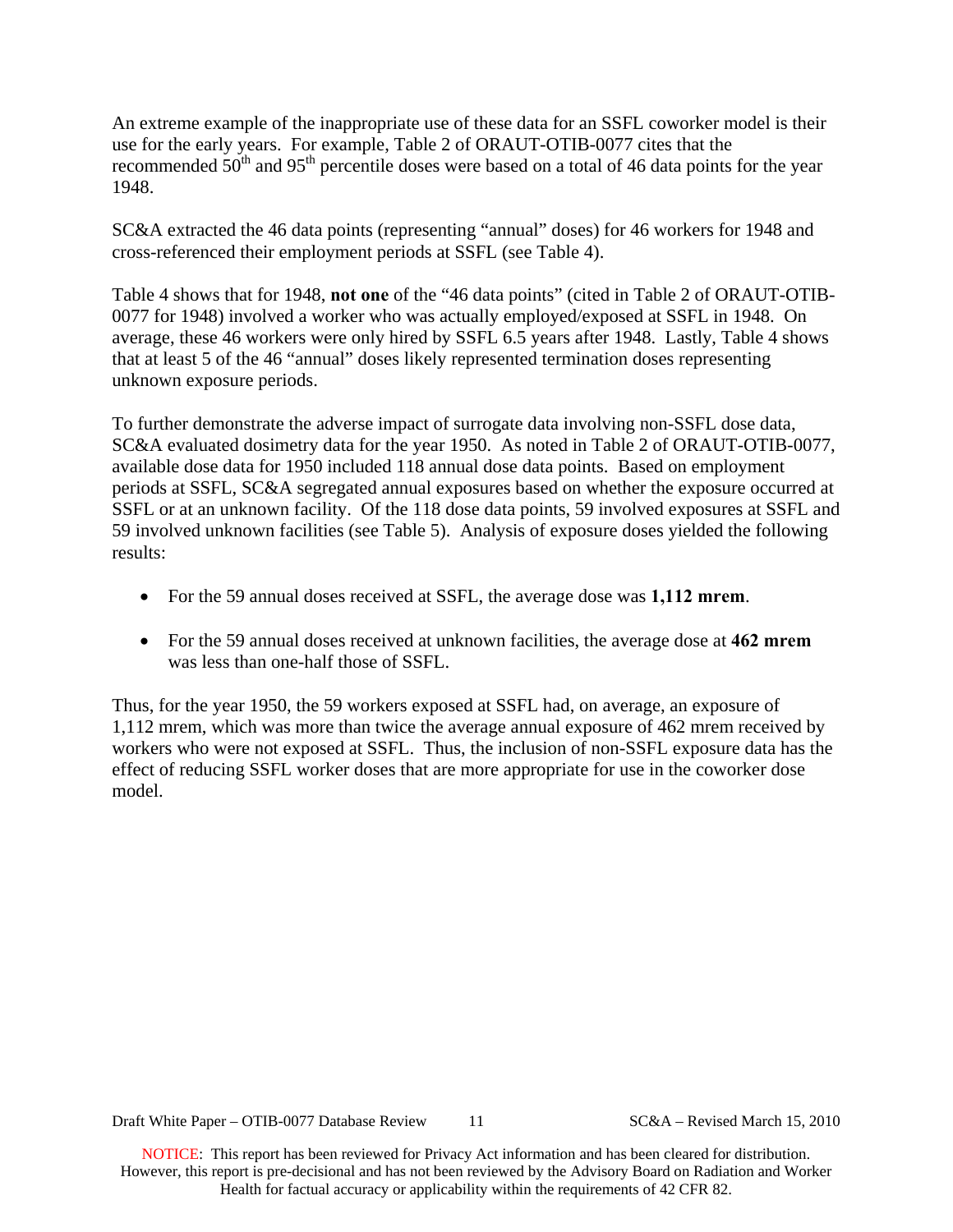| Worker ID    | <b>Employment Years</b><br>at SSFL | <b>External Dose for</b><br><b>Year 1948</b> |
|--------------|------------------------------------|----------------------------------------------|
| 0126         | 1958-1967                          | 22458.65574                                  |
| 0214         | 1955-1985                          | 14930                                        |
| 0336         | 1958-1962                          | 0                                            |
| 0500         | 1956-1968                          | $\boldsymbol{0}$                             |
| 0600         | 1957-1969                          | $\mathbf{0}$                                 |
| 0715         | 1950-1972                          | 255                                          |
| 0808         | 1952-1979                          | $\overline{0}$                               |
| 1003         | 1963-1967                          | 320                                          |
| 1198         | 1962-1968                          | 50                                           |
| 1378         | 1951-1971                          | $\boldsymbol{0}$                             |
| 1428         | 1955-1962                          | $\overline{0}$                               |
| 1490         | 1952-1968                          | 80                                           |
| 1677         | 1950-1961                          | 30                                           |
| 1805         | 1958-1968                          | 80                                           |
| 1863         | 1957-1984                          | 280                                          |
| 2047         | 1955-1971                          | 105                                          |
| 2456         | 1949-1975                          | 1737                                         |
| 2616         | 1962-1965                          | 40                                           |
| 2657         | 1952-1963                          | 30                                           |
| 2802         | 1959-1962                          | 95                                           |
| 2849         | 1955-1969                          | $\boldsymbol{0}$                             |
| 2875         | 1958-1960                          | 0                                            |
| 2991         | 1949-1981                          | 2700.606936                                  |
| 3012         | 1956-1971                          | 0                                            |
| 3017         | 1954-1962                          | 20                                           |
| 3055         | 1954-1979                          | $\boldsymbol{0}$                             |
| 3081         | 1955-1963                          | $\overline{0}$                               |
| 3163         | 1949-1979                          | 2284.5                                       |
| 3165         | 1956-1959                          | 100                                          |
| 3166         | 1956-1961                          | 50                                           |
| 3200         | 1963-1965                          | 30                                           |
| 3212         | 1952-1963                          | 60                                           |
| 3270         | 1959-1970                          | 30                                           |
| 3275         | 1957-1989<br>1954-1981             | 55                                           |
| 3306         |                                    | 30                                           |
| 3333         | 1957-1959<br>1949-1984             | 320                                          |
| 3344<br>3352 | 1951-1984                          | 6186<br>0                                    |
| 3370         | 1957-1960                          | 415                                          |
| 3393         | 1952-1967                          | 0                                            |
| 3397         | 1957-1967                          | 215                                          |
| 3546         | 1959-1965                          | 80                                           |
| 3582         | 1949-1968                          | $\boldsymbol{0}$                             |
| 3811         | 1951-1962                          | 200                                          |
| 4035         | 1956-1959                          | 90                                           |
| 5668         | 1957-1965                          | 10                                           |
|              |                                    |                                              |

**Table 4. The Inclusion of Exposure at Non-SSFL Facilities in Coworker Database for 1948** 

Draft White Paper – OTIB-0077 Database Review 12 SC&A – Revised March 15, 2010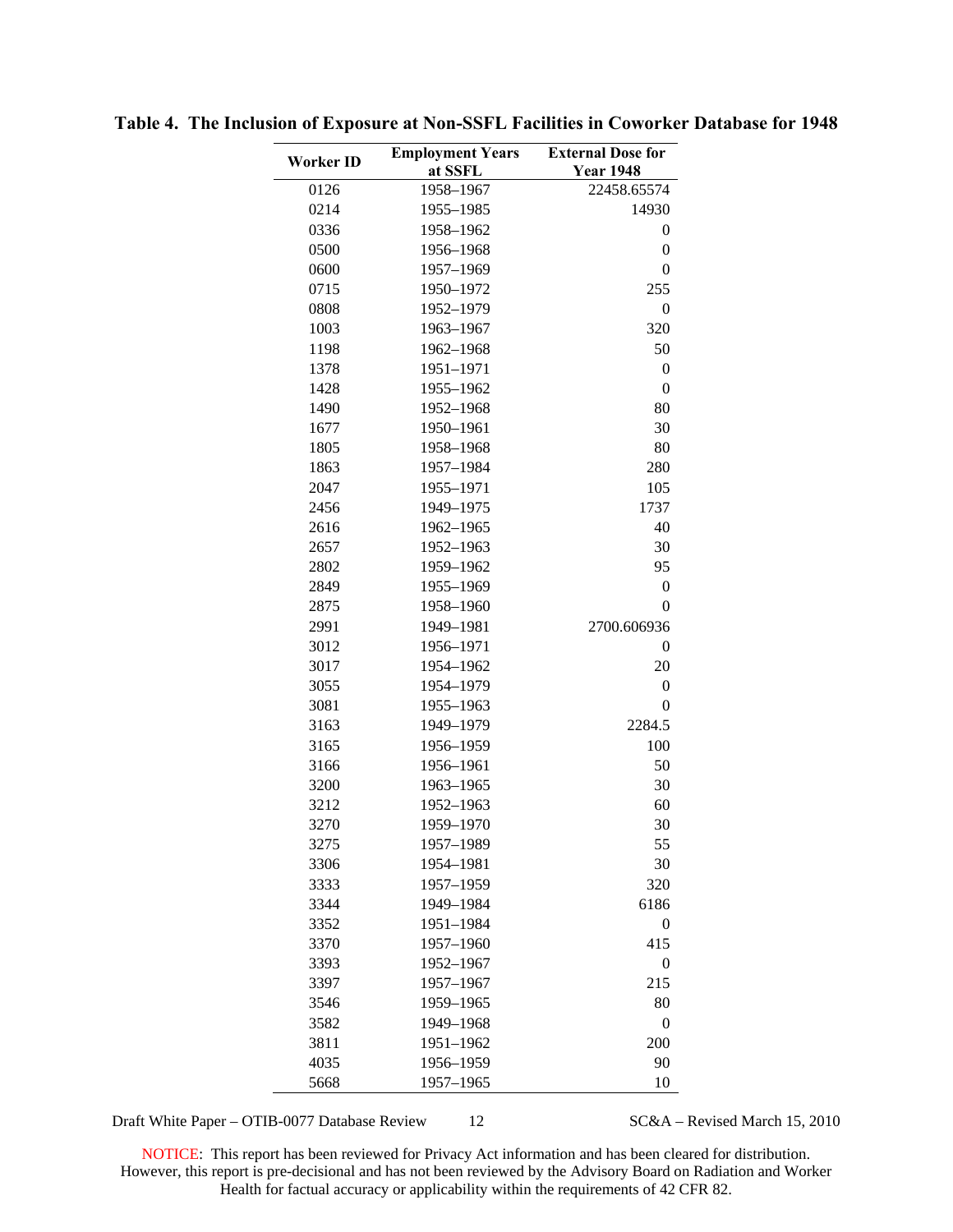| Worker | <b>Years of Employment</b> | <b>External Dose</b> |             | <b>Exposure Location</b>  |
|--------|----------------------------|----------------------|-------------|---------------------------|
| ID     | at SSFL                    | for Year 1950        | <b>SSFL</b> | Unknown                   |
| 0001   | 1946-1982                  | 810                  | X           |                           |
| 0060   | 1951-1970                  | 555                  |             | X                         |
| 0126   | 1958-1967                  | $\boldsymbol{0}$     |             | X                         |
| 0187   | 1949-1955                  | 820                  | X           |                           |
| 0213   | 1955-1963                  | 407                  |             | X                         |
| 0293   | 1971-1977                  | 1275                 |             | X                         |
| 0336   | 1958-1962                  | 200                  |             | $\mathbf X$               |
| 0360   | 1950-1991                  | 2644                 | X           |                           |
| 0405   | 1950-1952                  | 1250                 | X           |                           |
| 0563   | 1946-1952                  | 1144                 | $\mathbf X$ |                           |
| 0600   | 1957-1969                  | $\boldsymbol{0}$     |             | $\mathbf X$               |
| 0601   | 1955-1971                  | $\boldsymbol{0}$     |             | X                         |
| 0808   | 1957-1969                  | 70                   |             | X                         |
| 0816   | 1949-1958                  | 1136                 | X           |                           |
| 0888   | 1959-1978                  | 125                  |             | X                         |
| 1003   | 1957-1973                  | 100                  |             | X                         |
| 1051   | 1952-1984                  | 1314                 |             | X                         |
| 1056   | 1958-1966                  | 75                   |             | $\mathbf X$               |
| 1178   | 1950-1951                  | 1040                 | X           |                           |
| 1307   | 1949-1962                  | 16                   | X           |                           |
| 1338   | 1950-1955                  | 1110                 | $\mathbf X$ |                           |
| 1343   | 1951-1976                  | 1460                 |             | X                         |
| 1378   | 1951-1971                  | 130                  |             | X                         |
| 1428   | 1955-1962                  | 30                   |             | $\mathbf X$               |
| 1533   | 1948-1958                  | 1360                 | X           |                           |
| 1543   | 1956-1956                  | 50                   |             | X                         |
| 1656   | 1952-1982                  | 2235                 |             | X                         |
| 1677   | 1950-1960                  | 825                  | X           |                           |
| 1780   | 1963-1964                  | 11.25                |             | X                         |
| 1804   | 1951-1973                  | 834.6043956          |             | X                         |
| 1863   | 1957-1984                  | 1550                 |             | $\mathbf X$               |
| 1878   | 1951-1984                  | $\boldsymbol{0}$     |             | X                         |
| 1986   | 1964-1967                  | 30                   |             | X                         |
| 2047   | 1955-1971                  | 65                   |             | X                         |
| 2213   | 1959-1967                  | $\boldsymbol{0}$     |             | X                         |
| 2243   | 1949-1963                  | 1164.75              | X           |                           |
| 2294   | 1948-1969                  | 1380                 | $\mathbf X$ |                           |
| 2579   | 1950-1966                  | 445                  | X           |                           |
| 2616   | 1962-1965                  | 60                   |             | X                         |
| 2619   | 1951-1973                  | 1159.484127          |             | X                         |
| 2657   | 1952-1963                  | 80                   |             | $\boldsymbol{\mathrm{X}}$ |
| 2660   | 1949-1965                  | 740                  | X           |                           |
| 2732   | 1961-1969                  | 1255                 |             | $\boldsymbol{\mathrm{X}}$ |

#### **Table 5. Comparison of Exposure Doses Received at SSFL with Exposure at Unspecified Facilities for 1950**

Draft White Paper – OTIB-0077 Database Review 13 SC&A – Revised March 15, 2010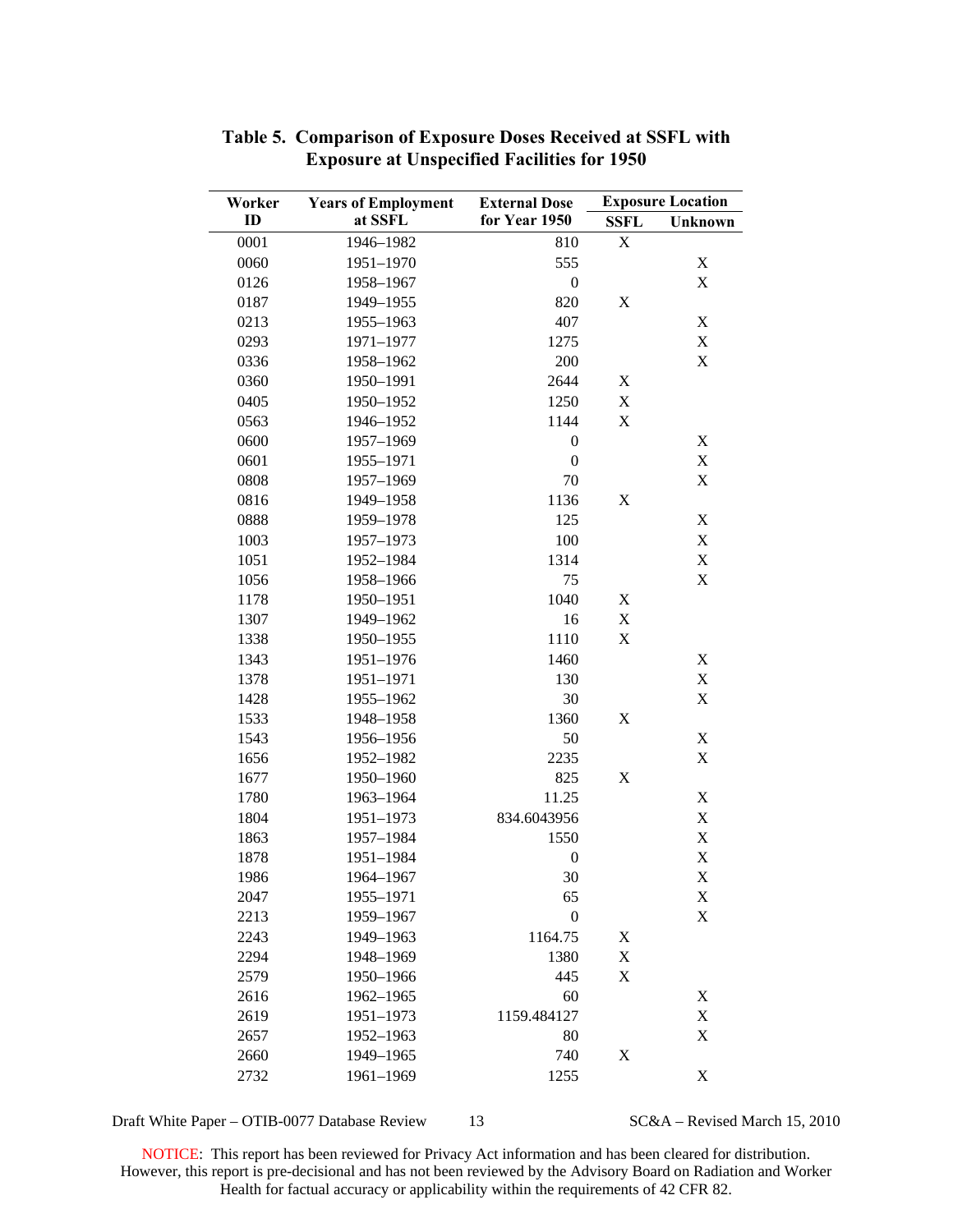| Worker | <b>Years of Employment</b> | <b>External Dose</b> |                           | <b>Exposure Location</b>  |
|--------|----------------------------|----------------------|---------------------------|---------------------------|
| ID     | at SSFL                    | for Year 1950        | <b>SSFL</b>               | Unknown                   |
| 2802   | 1959-1962                  | 920                  |                           | X                         |
| 2875   | 1957-1960                  | $\boldsymbol{0}$     |                           | $\mathbf X$               |
| 2932   | 1962-1964                  | 515                  |                           | $\mathbf X$               |
| 2967   | 1952-1971                  | 20                   |                           | $\mathbf X$               |
| 2991   | 1949-1981                  | 705                  | $\boldsymbol{\mathrm{X}}$ |                           |
| 3012   | 1952-1987                  | 80                   |                           | $\mathbf X$               |
| 3017   | 1954-1962                  | 180                  |                           | X                         |
| 3045   | 1956-1970                  | 120                  |                           | X                         |
| 3055   | 1954-1979                  | 20                   |                           | $\mathbf X$               |
| 3073   | 1950-1981                  | 95                   | $\mathbf X$               |                           |
| 3081   | 1955-1963                  | $\boldsymbol{0}$     |                           | X                         |
| 3143   | 1958-1967                  | 100                  |                           | X                         |
| 3165   | 1956-1970                  | 120                  |                           | $\mathbf X$               |
| 3166   | 1952-1961                  | 80                   |                           | $\mathbf X$               |
| 3200   | 1963-1965                  | 160                  |                           | X                         |
| 3212   | 1952-1963                  | 130                  |                           | X                         |
| 3250   | 1957-1986                  | 300                  |                           | $\mathbf X$               |
| 3260   | 1957-1970                  | $\mathbf{0}$         |                           | $\mathbf X$               |
| 3270   | 1959-1970                  | 20                   |                           | X                         |
| 3275   | 1957-1989                  | 1195                 |                           | $\mathbf X$               |
| 3287   | 1949-1951                  | 1030                 | X                         |                           |
| 3303   | 1957-1963                  | 1460                 |                           | $\mathbf X$               |
| 3306   | 1954-1981                  | $\boldsymbol{0}$     |                           | X                         |
| 3333   | 1957-1959                  | 260                  |                           | X                         |
| 3344   | 1949-1984                  | 1315                 | X                         |                           |
| 3370   | 1957-1960                  | 415                  |                           | X                         |
| 3385   | 1951-1999                  | 1243.785714          |                           | X                         |
| 3393   | 1952-1967                  | 560                  |                           | $\mathbf X$               |
| 3397   | 1957-1958                  | 135                  |                           | $\mathbf X$               |
| 3433   | 1948-1981                  | 965                  | X                         |                           |
| 3554   | 1982-1984                  | 845                  |                           | $\boldsymbol{\mathrm{X}}$ |
| 3582   | 1949-1968                  | 1375                 | $\mathbf X$               |                           |
| 3649   | 1948-1973                  | 1663                 | $\mathbf X$               |                           |
| 3744   | 1947-1968                  | 1005                 | X                         |                           |
| 3936   | 1949-1966                  | 1237.5               | $\boldsymbol{\mathrm{X}}$ |                           |
| 3943   | 1951-1973                  | 1213                 |                           | $\boldsymbol{\mathrm{X}}$ |
| 3978   | 1941-1984                  | 1351                 | $\mathbf X$               |                           |
| 3982   | 1959-1963                  | 3043                 |                           | $\mathbf X$               |
| 4035   | 1956-1959                  | 60                   |                           | X                         |
| 4052   | 1950-1983                  | 1690                 | X                         |                           |
| 4094   | 1948-1957                  | 1018                 | X                         |                           |
| 4241   | 1946-1969                  | 840                  | X                         |                           |
| 4371   | 1950-1982                  | 740                  | X                         |                           |
| 4376   | 1950-1972                  | 1765                 | $\mathbf X$               |                           |

**Table 5. Comparison of Exposure Doses Received at SSFL with Exposure at Unspecified Facilities for 1950** 

Draft White Paper – OTIB-0077 Database Review 14 SC&A – Revised March 15, 2010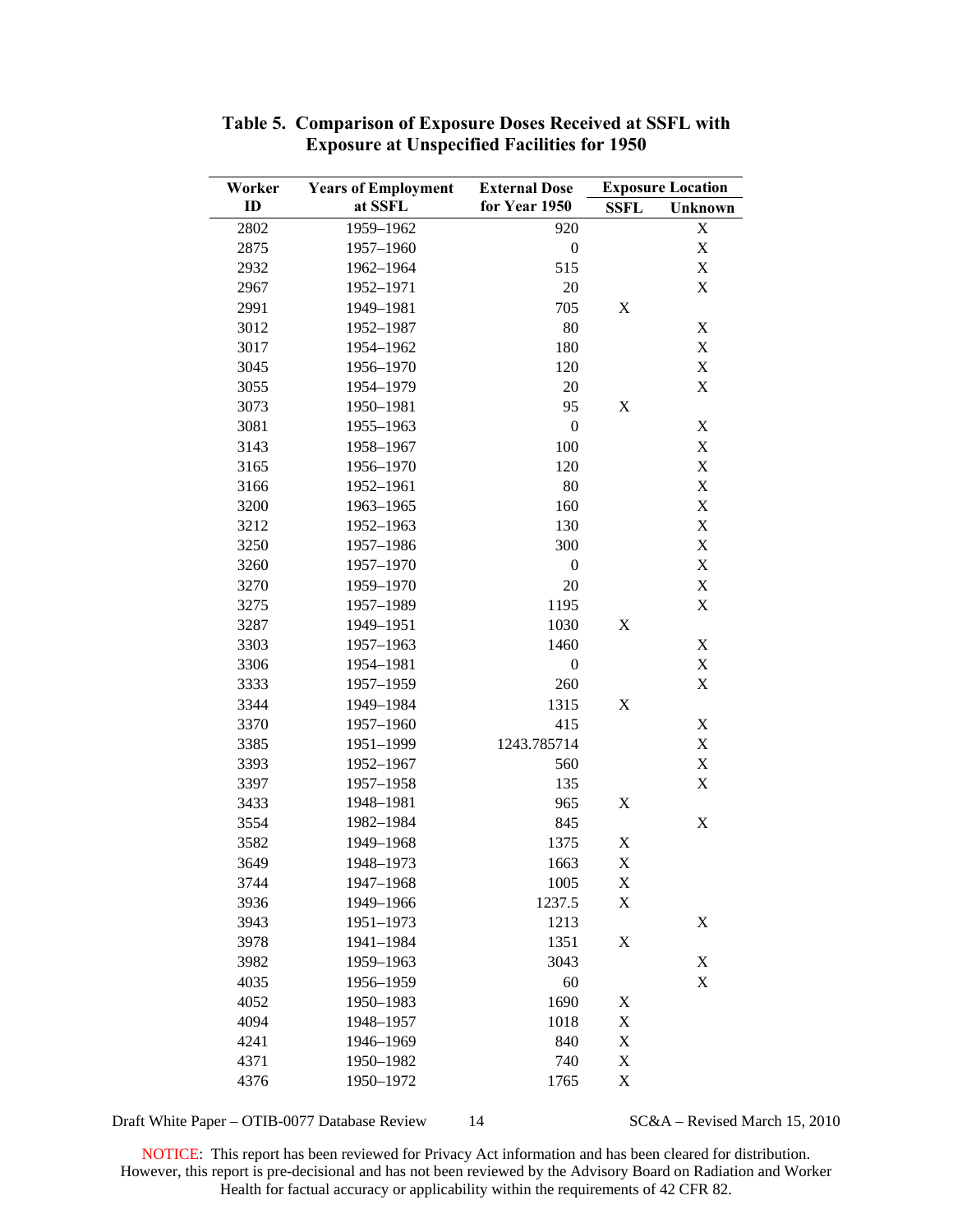| Worker | <b>Years of Employment</b> | <b>External Dose</b> |                           | <b>Exposure Location</b> |
|--------|----------------------------|----------------------|---------------------------|--------------------------|
| ID     | at SSFL                    | for Year 1950        | <b>SSFL</b>               | Unknown                  |
| 4595   | 1950-1961                  | 895                  | X                         |                          |
| 4742   | 1950-1970                  | 1145                 | X                         |                          |
| 4953   | 1948-1952                  | 2368                 | X                         |                          |
| 5014   | 1950-1971                  | 80                   | $\mathbf X$               |                          |
| 5207   | 1952-1987                  | 960                  |                           | $\mathbf X$              |
| 5272   | 1949-1972                  | 2350                 | $\mathbf X$               |                          |
| 5647   | 1949-1967                  | 1350                 | $\boldsymbol{\mathrm{X}}$ |                          |
| 5668   | 1957-1965                  | 60                   |                           | X                        |
| 5674   | 1948-1969                  | 820                  | $\boldsymbol{\mathrm{X}}$ |                          |
| 5682   | 1950-1956                  | 325                  | $\boldsymbol{\mathrm{X}}$ |                          |
| 5684   | 1949-1952                  | 635                  | X                         |                          |
| 5685   | 1946-1950                  | 2781                 | X                         |                          |
| 5686   | 1946-1952                  | 1925                 | $\boldsymbol{\mathrm{X}}$ |                          |
| 5691   | 1949-1951                  | 882                  | $\mathbf X$               |                          |
| 5692   | 1948-1971                  | 990                  | X                         |                          |
| 5693   | 1948-1954                  | 380                  | $\mathbf X$               |                          |
| 5694   | 1949-1951                  | 100                  | $\boldsymbol{\mathrm{X}}$ |                          |
| 5696   | 1949-1952                  | 820                  | $\mathbf X$               |                          |
| 5698   | 1950-1952                  | 30                   | X                         |                          |
| 5699   | 1949-1952                  | 1215                 | X                         |                          |
| 5701   | 1949-1958                  | 793                  | $\mathbf X$               |                          |
| 5702   | 1949-1952                  | 943.375              | X                         |                          |
| 5704   | 1949-1951                  | 960                  | X                         |                          |
| 5705   | 1949-1953                  | 2158                 | $\mathbf X$               |                          |
| 5706   | 1949-1952                  | 1520                 | $\mathbf X$               |                          |
| 5707   | 1950-1951                  | 2003                 | $\mathbf X$               |                          |
| 5708   | 1950-1952                  | 775                  | X                         |                          |
| 5710   | 1950-1951                  | 1910                 | X                         |                          |
| 5714   | 1950-1954                  | 1625                 | X                         |                          |
| 5715   | 1950-1953                  | 145                  | $\mathbf X$               |                          |
| 5718   | 1950-1953                  | 1070                 | X                         |                          |

**Table 5. Comparison of Exposure Doses Received at SSFL with Exposure at Unspecified Facilities for 1950** 

Draft White Paper – OTIB-0077 Database Review 15 SC&A – Revised March 15, 2010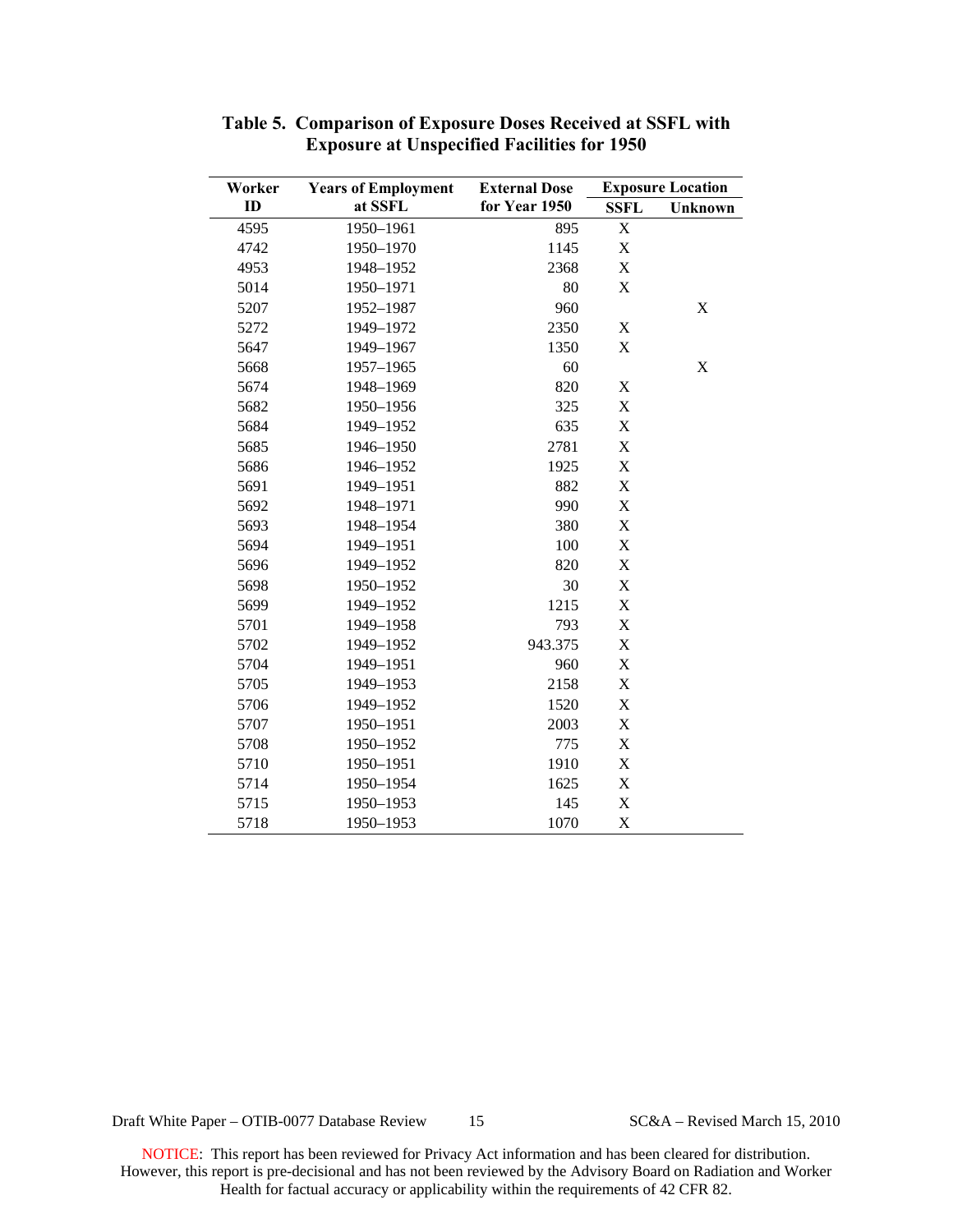#### <span id="page-15-0"></span>**4.4 Issue #4. The Interpretation of "Blanks" and the Potential for Unaccounted Dose**

In addition to real numbers (that include "0") for external annual doses, for many workers, there are intermittent "blanks" in their exposure records for time periods of employment at SSFL, as shown below for Workers #19 and #1.

| Examples of "Blanks" in Database |  |
|----------------------------------|--|
|----------------------------------|--|

| Worker #19 (1957-1975) |                             |      | Worker #1 (1946-1982)       |
|------------------------|-----------------------------|------|-----------------------------|
| Year                   | <b>External Dose (mrem)</b> | Year | <b>External Dose (mrem)</b> |
| 1957                   |                             | 1946 |                             |
| 1958                   |                             | 1947 |                             |
| 1958                   | 2950                        | 1948 |                             |
| 1960                   | 2410                        | 1949 |                             |
| 1961                   | 1940                        | 1950 | 810                         |
| 1962                   | 1670                        | 1951 | 724                         |
| 1963                   | 820                         | 1952 | 92                          |
| 1964                   | 4240                        | 1953 | 125                         |
| 1965                   |                             | 1954 | 2594                        |
| 1966                   | 235                         | 1955 | 25                          |
| 1967                   | 400                         | 1956 |                             |
| 1968                   | 270                         | 1957 |                             |
| 1969                   | 180                         | 1958 |                             |
| 1970                   | —                           | 1958 | 833                         |
| 1971                   | 150                         | 1960 | 55                          |
| 1972                   |                             | 1961 | 60                          |
| 1973                   |                             | 1962 | 40                          |
| 1974                   |                             | 1963 | 100                         |
| 1975                   |                             | 1964 |                             |
|                        |                             | 1965 | 150                         |
|                        |                             | 1966 | $\boldsymbol{0}$            |
|                        |                             | 1967 | $\boldsymbol{0}$            |
|                        |                             | 1968 | 5                           |
|                        |                             | 1969 | 20                          |
|                        |                             | 1970 | $\boldsymbol{0}$            |
|                        |                             | 1971 | 20                          |
|                        |                             | 1972 | $\boldsymbol{0}$            |
|                        |                             | 1973 | 20                          |
|                        |                             | 1974 | $\boldsymbol{0}$            |
|                        |                             | 1975 |                             |
|                        |                             | 1976 | 50                          |
|                        |                             | 1977 | $\overline{\phantom{0}}$    |
|                        |                             | 1978 | 60                          |
|                        |                             | 1979 |                             |
|                        |                             | 1980 |                             |
|                        |                             | 1981 |                             |

Draft White Paper – OTIB-0077 Database Review 16 SC&A – Revised March 15, 2010

1982 –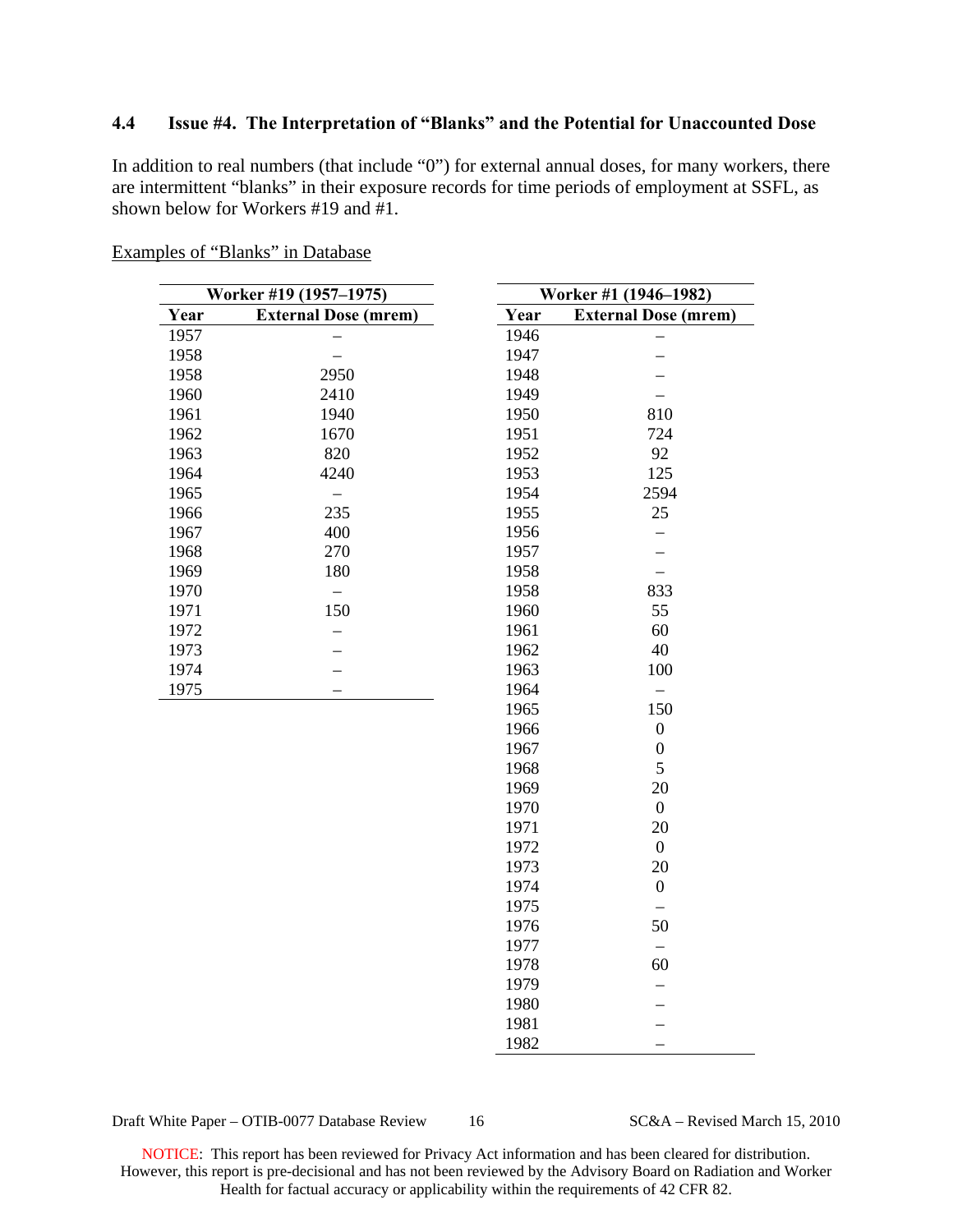The existence of blanks raises the following two inter-related questions:

Question #1: If the above-cited workers were also claimants, would "blanks" be treated as "unmonitored periods or gaps in dosimetry records" in their dose reconstruction?

Based on guidance presented in **Section 6.0, Step 4, of ORAUT-OTIB-0077**, the tentative answer would be to treat these blanks as incomplete monitoring data and assign the 95<sup>th</sup> percentile values of the coworker model provided in Table 2 of (ORAUT-OTIB-0077).

Step 4 provides the following guidance:

*Table 2 lists the results of the coworker analysis. These percentile doses should be used for SSFL workers for whom there are no or limited monitoring data . . . In general, the 50th percentile dose can be used as a best estimate of a worker's dose when professional judgment indicates that the worker was probably exposed to intermittent low levels of external radiation. The 50th percentile dose should generally not be used for workers who were routinely exposed. For routinely exposed workers (i.e., workers who were expected to have been monitored and routinely exposed), the 95<sup>th</sup> percentile dose should be applied.* [Emphasis added.]

Question #2: For Workers #1 and #19, if dose reconstruction would involve the assignment of 95<sup>th</sup> percentile coworker doses for "blanks" in their dosimetry records, is it not axiomatic that the current coworker model data are **incomplete**, since Workers #1 and #19 (and many more workers with "blanks") are themselves members of the coworker model?

Stated more simply, the question that needs to be answered is whether workers with potentially incomplete monitoring data can serve as members of a coworker model that, in turn, provides surrogate data for their incomplete monitoring data.

### <span id="page-16-0"></span>**4.5 Issue #5. Neutron Exposures May Either Have Been Totally Ignored or Substantially Under-represented in the SSFL Coworker Model**

Data used to derive the SSFL coworker model included 584 workers who had been monitored for neutron exposures at Rocketdyne/AI, and an additional 81 workers who were monitored for neutrons at other facilities (Boice et al. 2006b). At Rocketdyne/AI, exposure to neutrons may have resulted from the operation of 10 nuclear reactors and 7 criticality facilities.

• Neutron doses may have been totally excluded in SSFL Coworker Model

In Issue #1 of this report, SC&A raised concerns about NIOSH's potential misinterpretation of neutron doses, as stated in Section 5.1 of ORAUT-OTIB-0077:

*The SSFL database contains dosimetry data for penetrating dose, which is a combination of gamma and fast neutron dose. Because it was difficult to separate statistically significant neutron dose from the penetrating dose, . . .* 

Draft White Paper – OTIB-0077 Database Review 17 SC&A – Revised March 15, 2010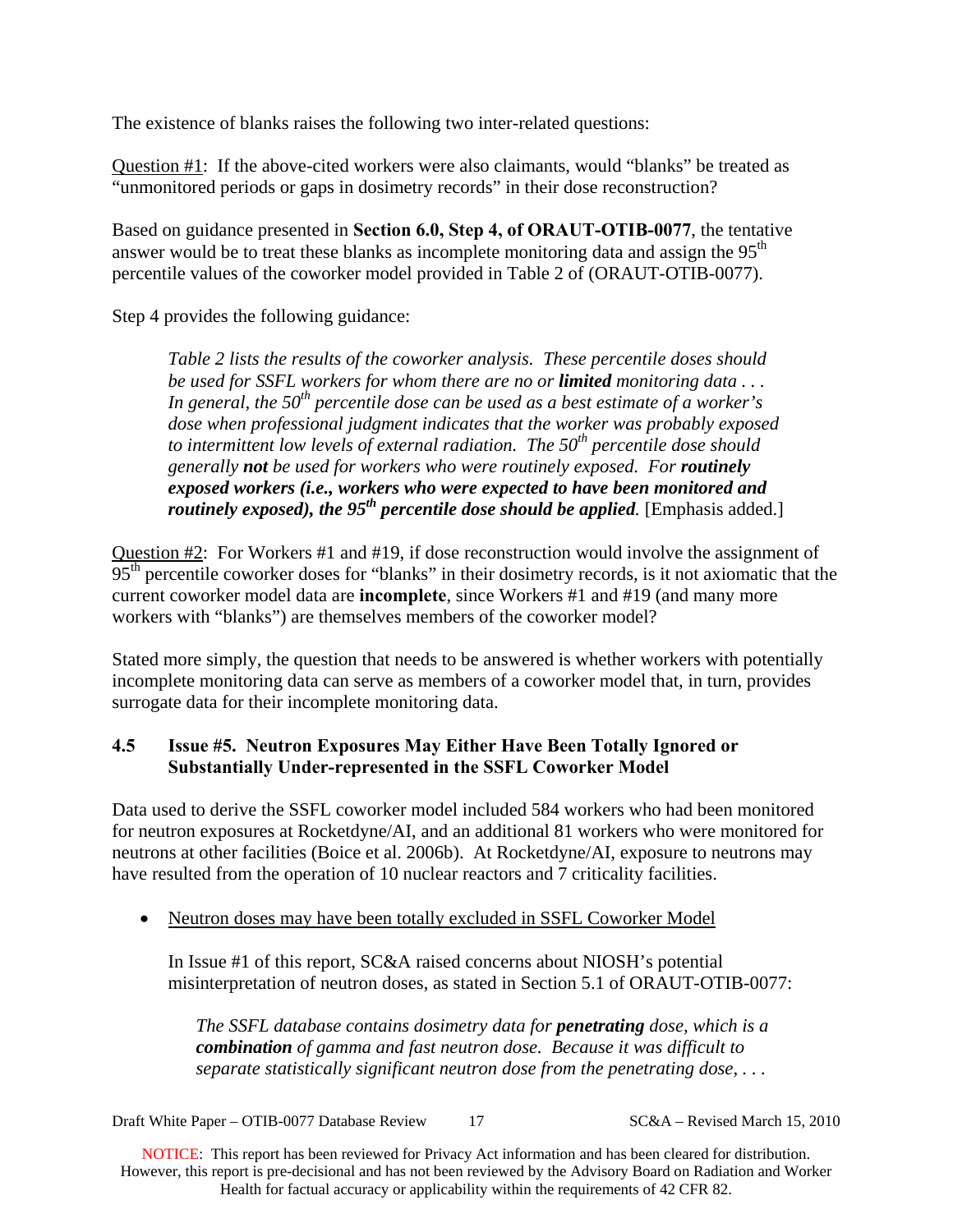*the neutron dose component was left embedded with gamma dose, resulting in penetrating dose values that are favorable to claimants.* [Emphasis added.]

If NIOSH's incorrect assumption (i.e., of combined/embedded gamma and neutron doses) was used to develop the coworker model, SC&A concludes that the current coworker model does **not** incorporate neutron exposures. As explained above (see Issue #1), the database established by Boice et al. (2006a and 2006b) contains **separate** annual doses for photons and neutrons for the individual worker.

- Alternatively, if SC&A's conclusion (that the current coworker model does not incorporate neutron exposures) is incorrect, then at a minimum, neutron doses have been underestimated within the context of the coworker model for the following reasons:
	- 1. NTA Dosimeter Limitations. Even if NIOSH's assumption of an embedded neutron dose was correct, the embedded neutron dose would, nevertheless, require modification. Given the absence of empirical data involving neutron spectra for reactors and Pu fuel storage facilities at the SSFL (as well as facilities other than SSFL), the lack of dosimeter calibration methods, and the relative insensitivity of NTA film to neutrons <500 keV (or as much as 1 MeV), there remains an undefined level of uncertainty for recorded/assumedly embedded neutron doses.
	- 2. Uncertainty regarding the choice of quality factors that were used to define neutron doses. Historically, neutron quality factors are well below those of ICRP-60 (ICRP 1991) values currently used by NIOSH. For neutrons between 0.1 and 2 MeV, a quality factor of 10 was used (which is one-half of the current ICRP-60 value of 20), as had been presumed by Boice et al. (2006b, page 415):

*It was presumed that the quality factors 10 for fast neutrons and 3 for slow neutrons had been used to reflect the relative biological effectiveness of neutrons in comparison with photons . . .* [Emphasis added.]

#### <span id="page-17-0"></span>**5.0 SUMMARY CONCLUSIONS**

While the dosimetric data compiled by Boice et al. (2006b) were reasonably suited for a retrospective cohort mortality study, this dataset in its current form contains numerous deficiencies and does not meet the standards set forth in OCAS-IG-004.